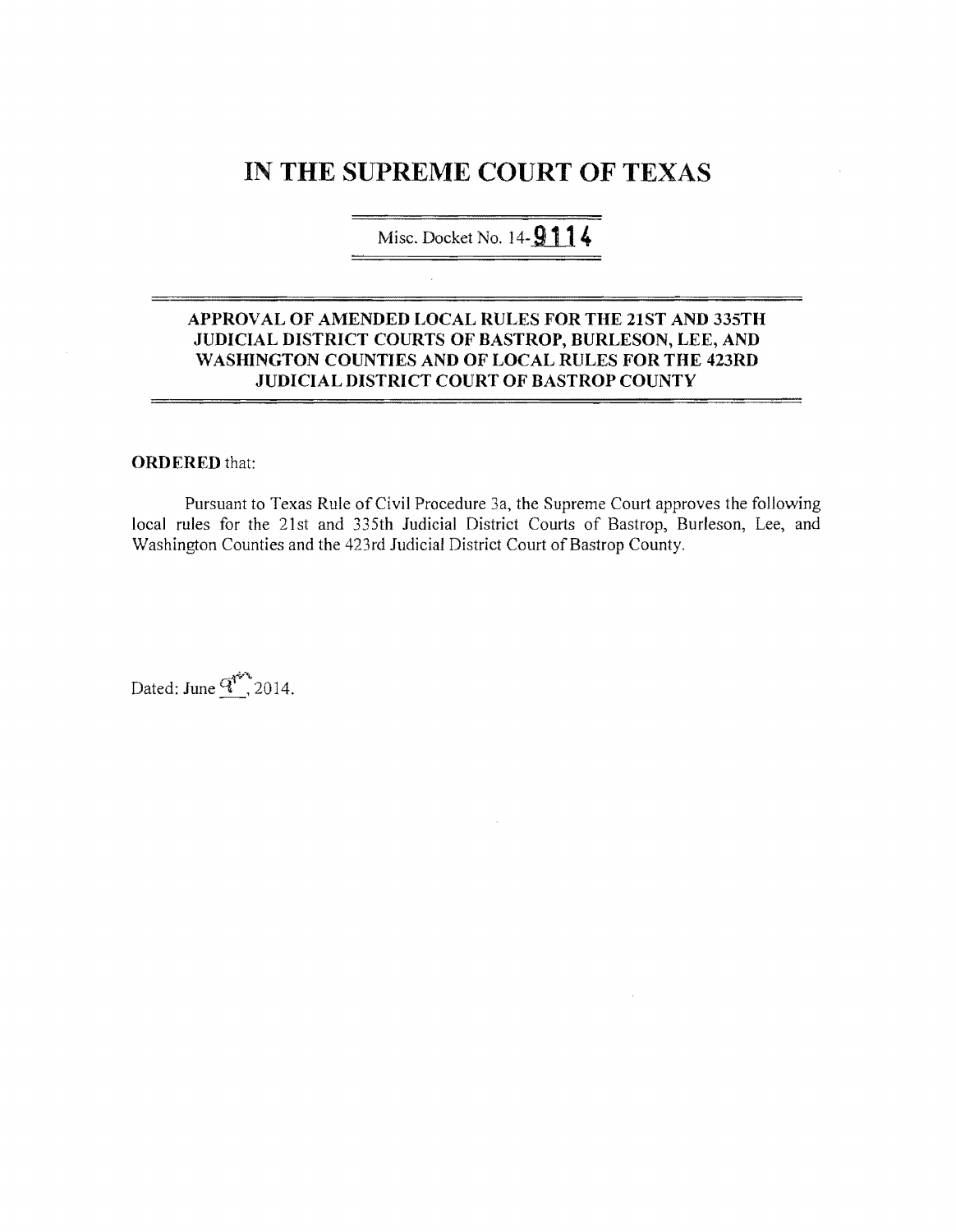Hecht, Chief Justice  $\overline{\text{and}}$ 

Green, Justice

Phil Johnson, Justice

 $\sum$ **Don R. Willett, Justice** 

Eva M. Guzman, Justic

Debra H. Lehrmann, Justice

ıø

oyd Anstide John P. Devine, Justic

Jeffrey V. Brown, Justice

Misc. Docket No. 14- **911 4** Page 2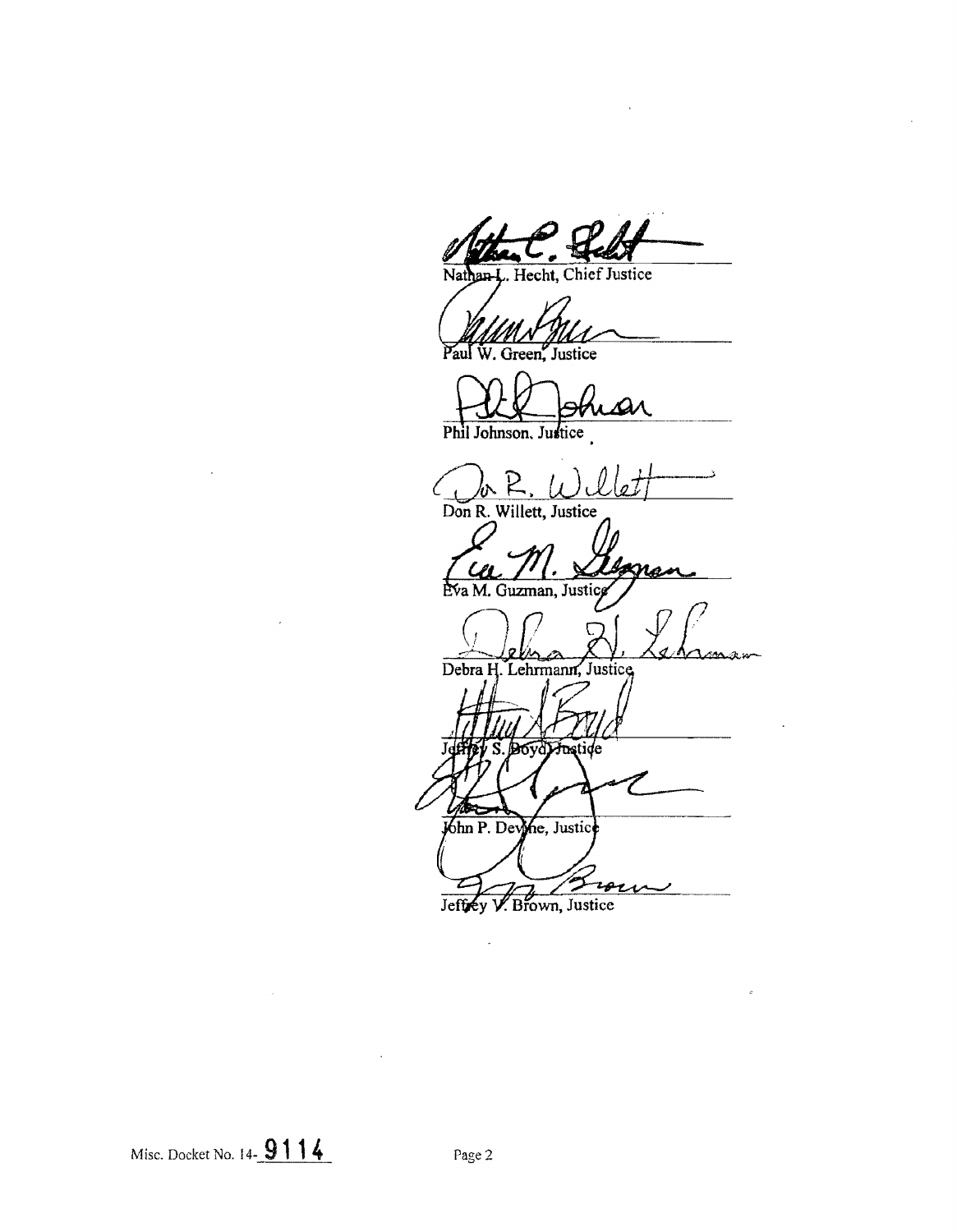# LOCAL RULES FOR THE  $21^{ST}$  AND 335<sup>TH</sup> JUDICIAL DISTRICT COURTS OF BASTROP, BURLESON, LEE AND WASHINGTON COUNTIES, AND THE 423RD JUDICIAL DISTRICT COURT OF BASTROP COUNTY, TEXAS

## RULE 1 GENERAL RULES

#### Attorney Conduct and Decorum

1.10 Each attorney is expected to conduct himself or herself in accordance with the State Bar of Texas Code of Professional Responsibility, the Texas Rules of Civil Procedure, the Texas Code of Criminal Procedure, the Rules of Judicial Administration of the Texas Supreme Court (http://www.supreme.courts.state.tx.us/rules/rja-home.asp), the Regional Rules of Administration for the Second Administrative Region

(http://www.mctx.org/courts/second\_administrative\_judicial\_region/RegionalRulesofAdministr ation.pdt), these Local Rules and Orders, and such other rules of conduct as may be published by the Courts of these counties and state.

1.11 In addressing the Court, attorneys shall rise and remain standing at their positions at counsel table. They shall not approach the Bench except with permission or upon request of the Court. When the Court is addressing an attorney, that attorney shall rise and remain standing until the Court finishes speaking.

1.12 Attorneys shall not lean on the Bench or appear to engage the Court in a confidential manner.

1.13 All remarks of Counsel to the Court shall be addressed to the Court and not to the Judge as an individuaL

1.14 Attorneys shall be responsible for advising their clients and witnesses ofthe formalities of the courts.

 $\mathbf{I}$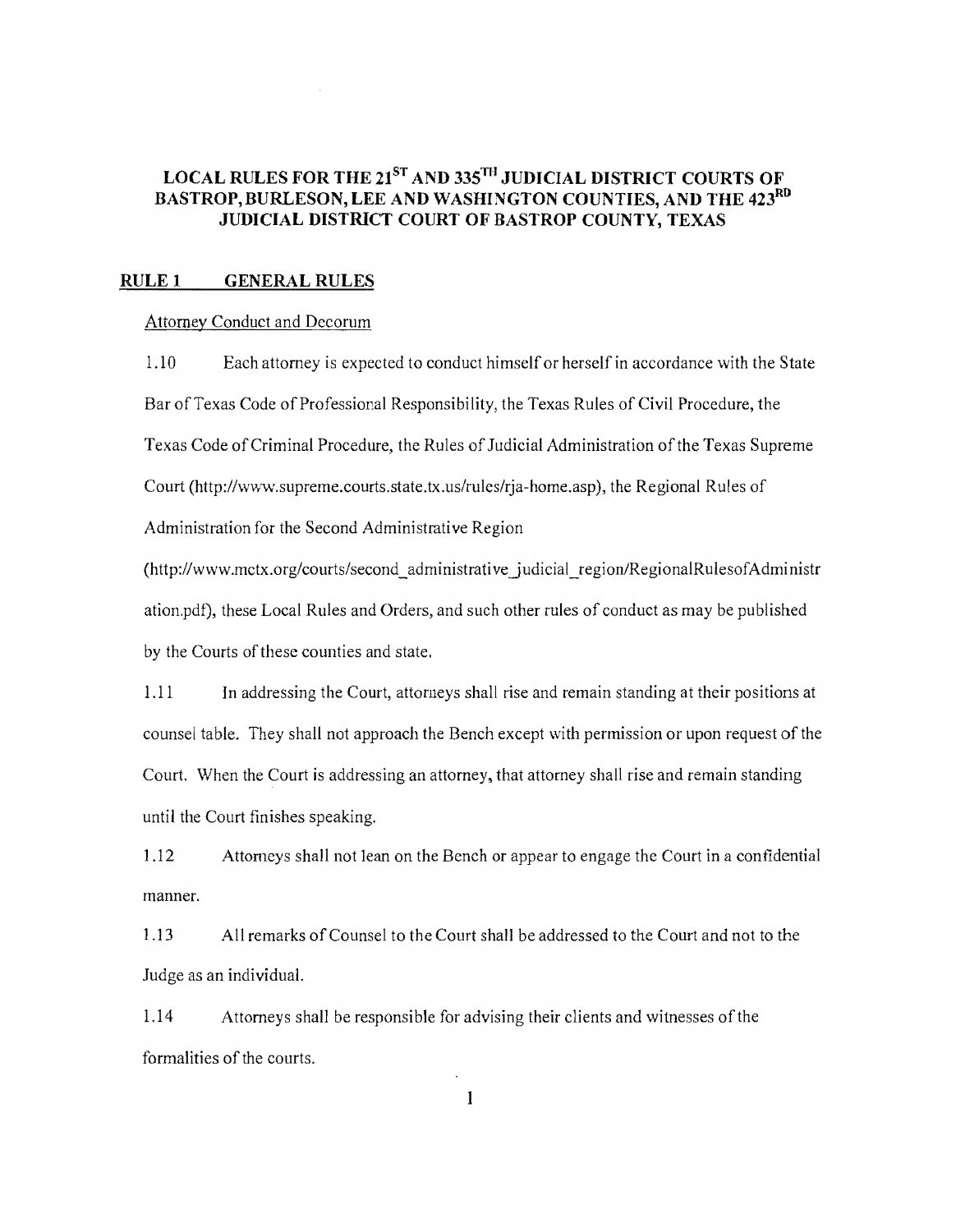1.15 All counsel are admonished to respect the letter and spirit of all canons of ethics, particularly those dealing with discussion ofcases with representatives of the press or radio and discussion of the facts or law of the case with the Court outside of the Courtroom and not in the presence of opposing counsel.

#### Conduct in General

1.16 All attorneys, litigants, and witnesses shall be expected to act in a manner calculated to promote decorum, respect for the judicial system, and the prompt and fair administration of justice.

1.17 All officers of the Court are expected to be prompt and prepared.

## Recording of Proceedings

1.18 The taking of photographs, the making of video recordings, and the making of audio recordings (digital or otherwise), arc prohibited, unless prior permission is granted by the Court. The broadcasting of any judicial proceeding in or from any courtroom, or so close thereto as to disturb the order and decorum of the Court, either while Court is session or at recess, is prohibited, unless prior permission is granted by the Court.

## Enforcement of these Local Rules

J.19 The Court shall enforce all breaches of conduct and any violation of these Rules by any appropriate action.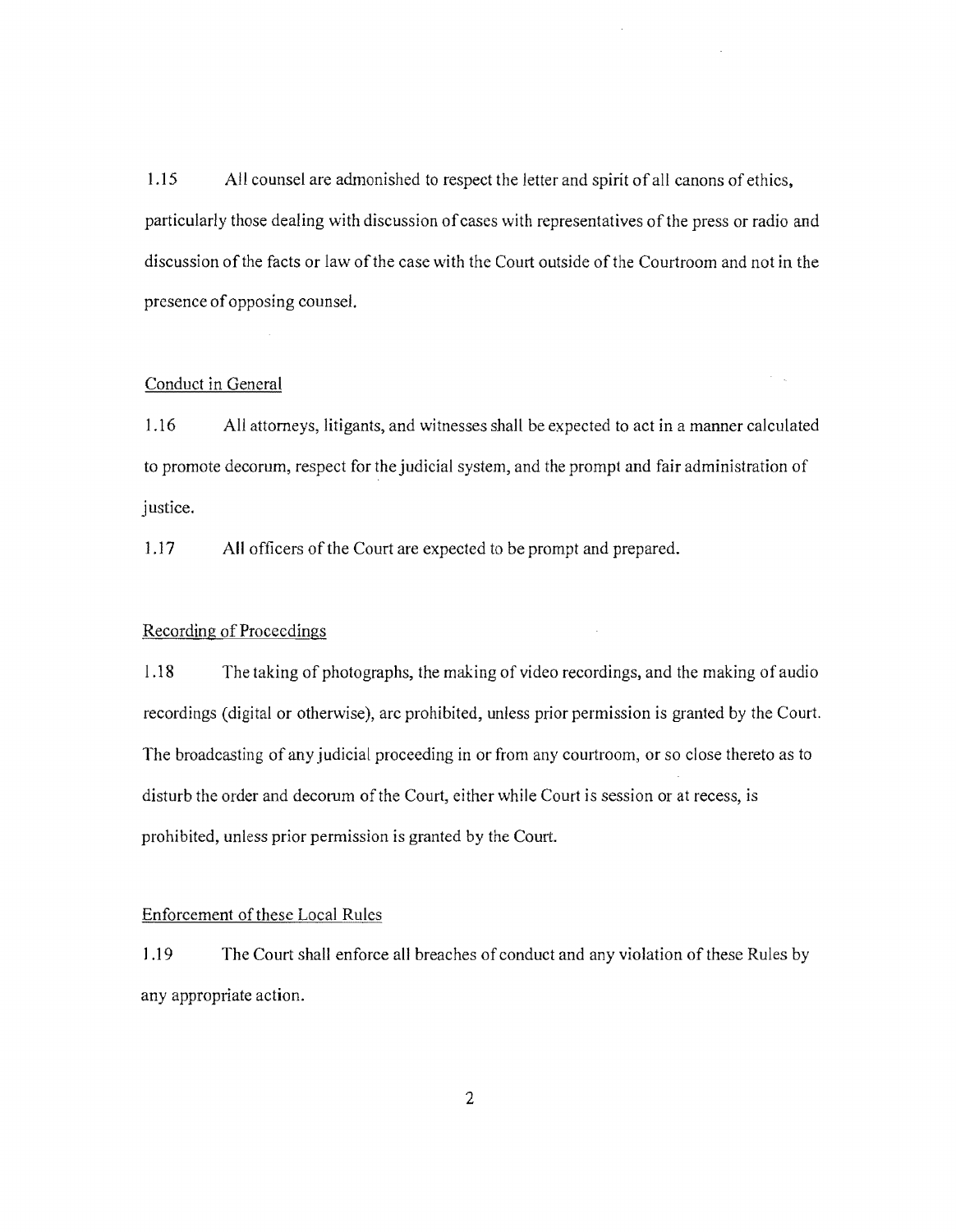#### Withdrawal of Counsel

1.20 No attorney of record shall be permitted to withdraw from any case without presenting a Motion to Withdraw and obtaining from the Court an order granting leave to withdraw. No Motion to Withdraw will be entertained by the Court unless it includes a certificate of the client's last known address. If withdrawal is without the written consent of the client, the withdrawing attorney shall forward to his client by certified mail a copy ofhis or her Motion to Withdraw and a copy ofthe Request for Setting or Notice of Submission without a hearing. A hearing is required in criminal cases. A copy of the Motion to Withdraw and Request for Setting or Notice of Submission without a hearing shall be delivered or mailed to any opposing counsel. Leave to withdraw may be denied where the Motion is presented so near the trial date as to require delay of the trial. After leave is granted, the withdrawing attorney shall send the client a copy of the Order granting leave to withdraw by certified mail. A copy of the Order shall then be sent to opposing counsel.

## Attorney Vacations

1.21 Each attorney desiring to assure that he or she will not be assigned for trial during a vacation period not to exceed four (4) consecutive weeks of a given year may advise the Court Coordinator in writing not less than ninety (90) days prior to the first day of such vacation. In the event an attorney already has a setting at the time the Vacation Notice is filed, it shall be the attorney's responsibility to notify opposing counsel and the Court Coordinator and iile either an agreed reset for approval by the Court or a Motion for Continuance and obtain a ruling by the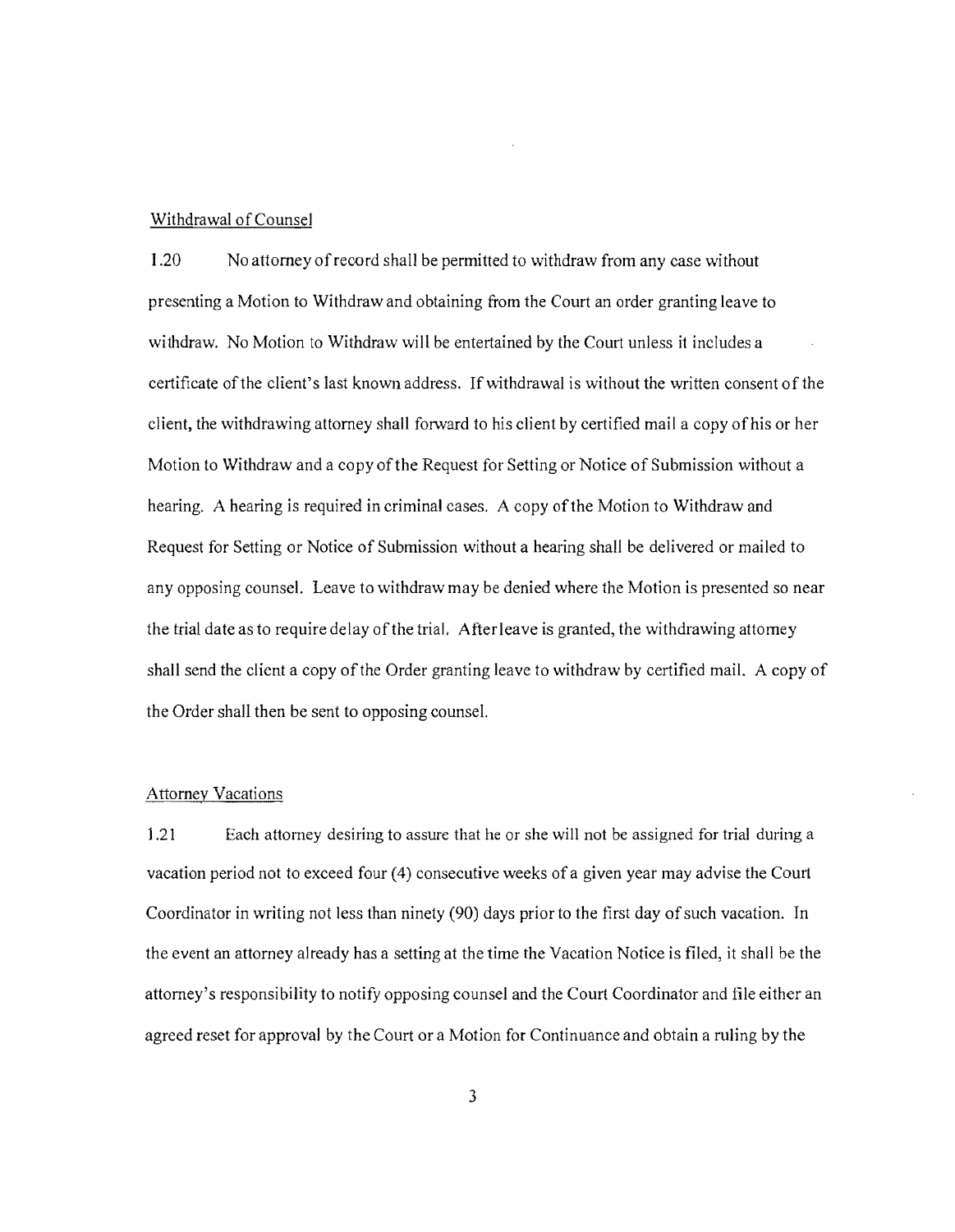Court.

## Conflicting Trial and Ancillary Settings and Designation of Attorney in Charge

1.22 . It is the duty of an attorney to notify all courts in which an attorney has conflicting settings as soon as practicable. Judges should attempt to agree on which case has priority; otherwise the following priorities shall be observed by the Judges of the respective courts: juvenile cases; criminal cases; cases given preference by statute; preferentially set eases; cases with the lowest cause number; and then cases with the earliest setting request date.

1.23 It is the duty ofan attorney with conl1icting ancillary hearings to notify opposing counsel of the conflict immediately upon learning of the same. The attorney shall inform the Court prior to docket call of the location of counsel, the court or courts where counsel is appearing, the matter being heard and the estimated time ofappearance. Failure to notify the Court of such conflict may result in a default on the matter before the Court, or sanctions.

1.24 Every case shall have a designation of attorney in charge.

## RULE 2 **LOCAL ADMINISTRATIVE DISTRICT JUDGE**

Powers and Duties of Local Administrative District Judge

2.10 Pursuant to Section 74.091 of the Texas Government Code, a majority of the District Judges of Bastrop, Burleson, Lee and Washington Counties will elect a Local Administrative District Judge for a one-year term at a meeting during December of each year to commence on January  $1<sup>st</sup>$  of the following year.

2.11 The Local Administrative District Judge will have the duties and responsibilities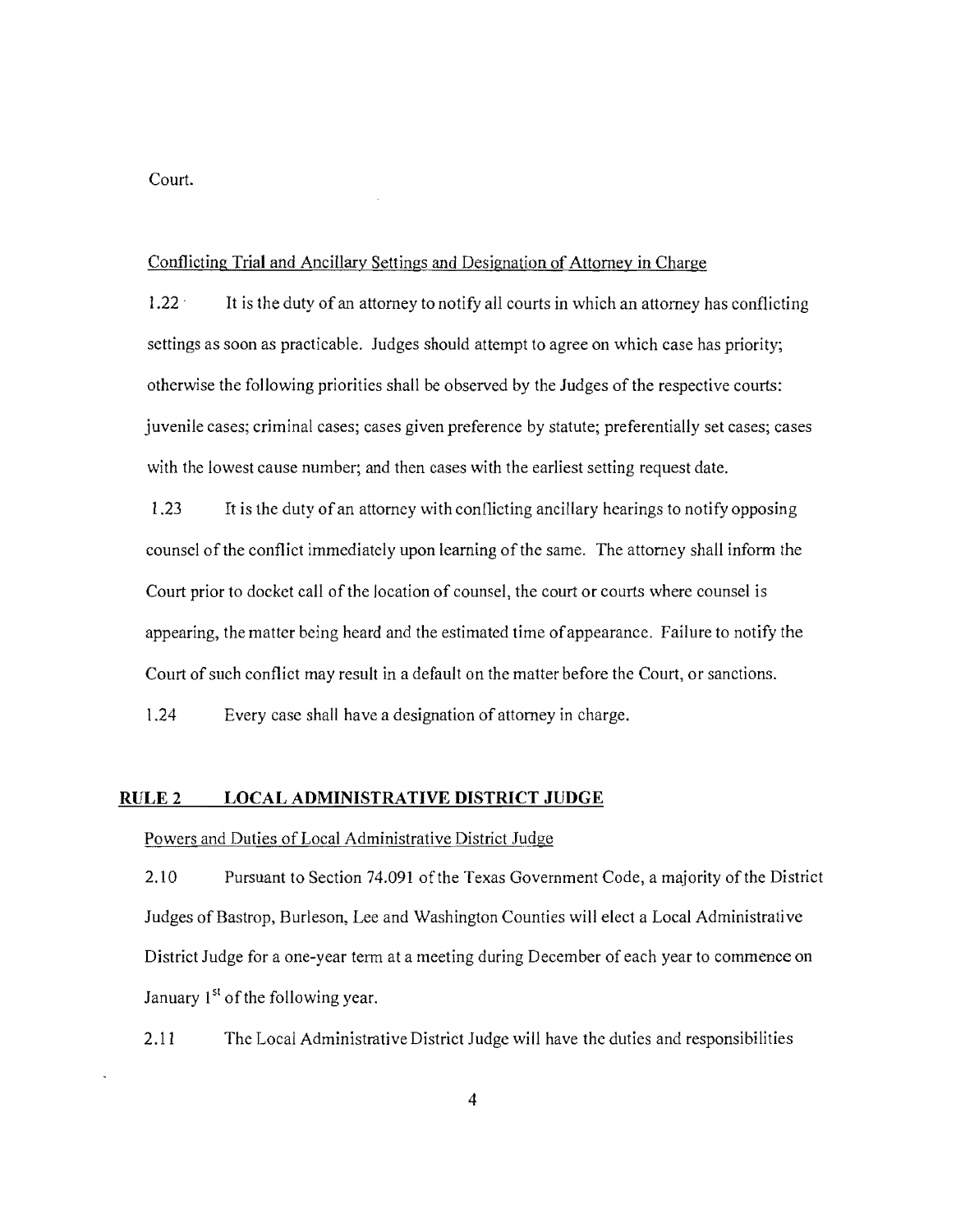provided in Rule 9 of the Rules of Judicial Administration of the Texas Supreme Court. (http://www.supreme.courts.state.tx.us/rules/rja-home.asp).

2.12 The Local Administrative District Judge or a majority of the District Judges of Bastrop, Burleson, Lee and Washington Counties will call meetings of the District Judges as needed. The Local Administrative District Judge shall preside over such meetings; and in his or her absence, the chairperson shall be the senior judge in attendance.

## RULE 3 **EXCHANGE OF BENCHES AND CASES**

3.10 The Courts may at any time exchange cases and benches to accommodate their dockets or to expedite the court's trials pursuant to Order Affecting the Exchange of Benches for the District Courts and County Court at Law Court of Bastrop County, Texas. The District Judges of the 21 *st* and 335th District Courts may also exchange to accommodate their dockets or to expedite the courts' trials.

(http://www.co.bastrop.tx.us/uploads/documents/ORDER\_AFFECTING\_THE\_EXCHANGE\_ OF BENCHES.pdf)

#### RULE 4 **INTERPRETERS**

4.10 Any party that will need an interpreter or plans to call a witness who needs an interpreter should, to the extent possible, notify the Court in writing, in advance of the setting, that an interpreter will be needed.

4.11 The Court may appoint an interpreter of the Court's own selection.

5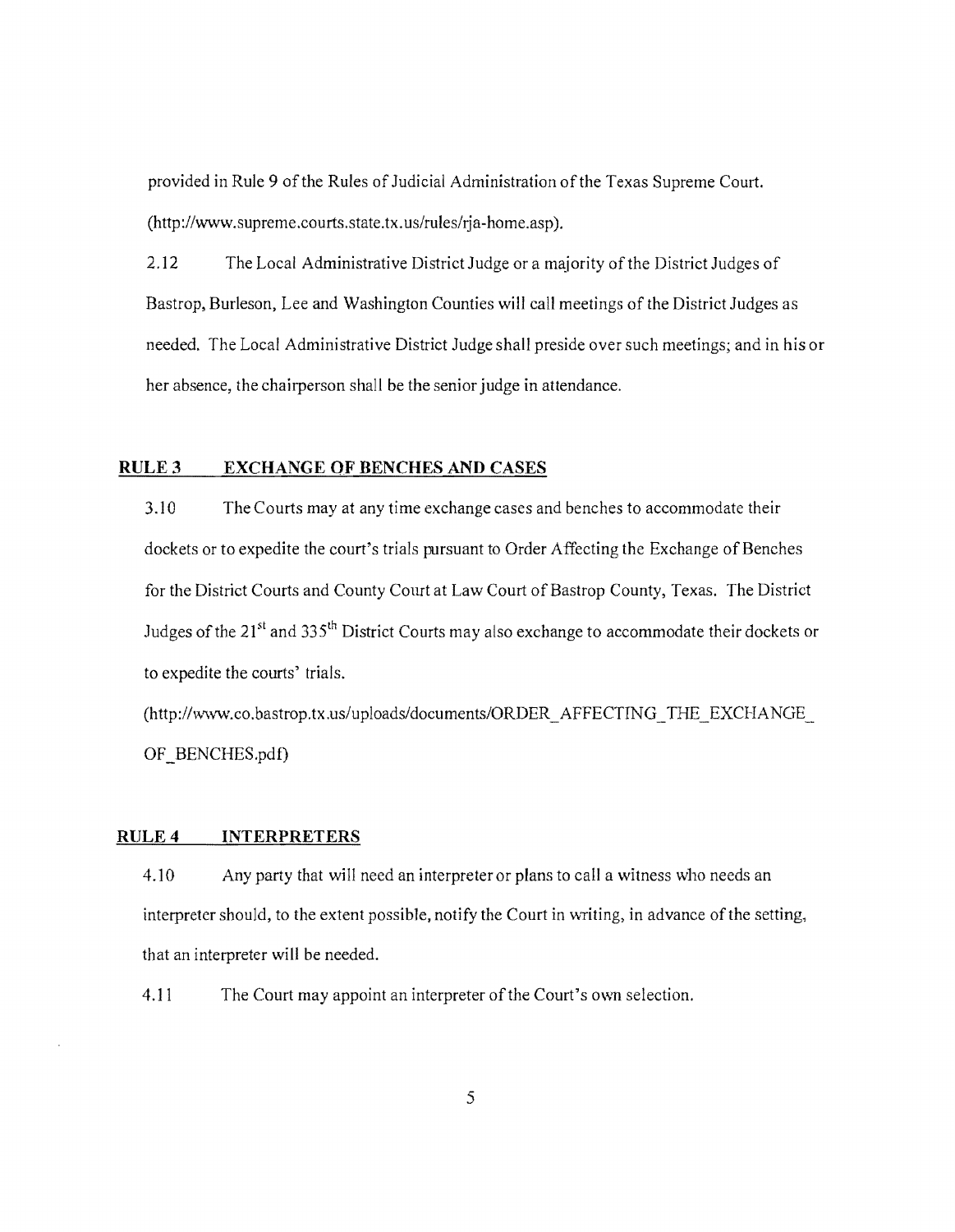# **RULES ADOPTION OF THE REGIONAL RULES OF ADMINISTRATION FOR THE SECOND ADMINISTRATIVE JUDICIAL REGION**

5.10 The District Courts of Bastrop, Burleson, Lee and Washington Counties adopt the Rules ofAdministration for the Second Administrative Judicial Region, as amended, effective October 30,2007, which are made a part of these Rules

(http://www.mctx.org/courts/second\_administrative\_judicial\_region/RegionalRulesofAdministr ation.pdf). If these local Rules conflict with the Rules of Administration for the Second Administrative Judicial Region, then the Rules of Administration for the Second Administrative Judicial Region **will** prevail.

## RULE 6 CIVIL CASES

## Filing of Cases

6.10 **Bastrop County:** The District Clcrk of Bastrop County, Texas, shall file all nonfamily law civil cases filed in Bastrop County in the 21<sup>st</sup>, 335<sup>th</sup>, and 423<sup>rd</sup> District Courts on a rotating basis. Any hearings or trials on such cases wilI be heard in the court where the case was originally filed. Any case originally filed **in** one court that cannot be heard by the Judge of that court because of recusal or otherwise can be heard by one of the other courts pursuant to the Order Affecting the Exchange of Benches for the District Courts and County Court at Law Court of Bastrop County, Texas.

6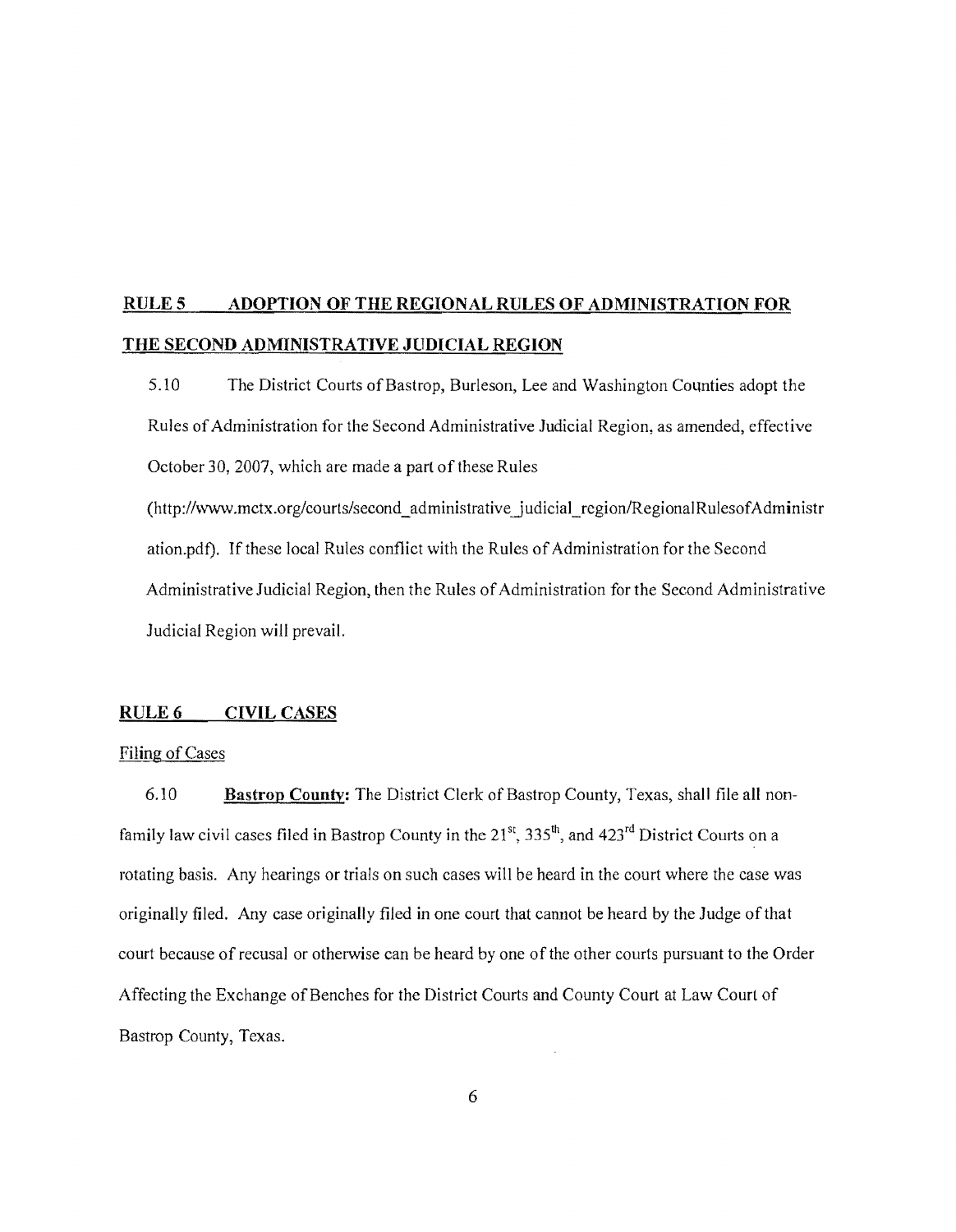(http://www.co.bastrop.tx.us/uploads/documents/ORDER\_AFFECTING\_THE\_EXCHANGE\_OF\_ BENCHES.pdf)

Burleson, Lee and Washington Counties: The District Clerks of Burleson, Lee and Washington Counties shall file all cases filed in the District Courts on a rotating basis between the  $21<sup>st</sup>$  and  $335<sup>th</sup>$ District Courts. Any cases originally filed in one court that cannot be heard by the Judge of that Court because of recusal or otherwise can be heard by the other Court.

## Time Standards for Case Disposition

6.11 The Court will, so far as reasonably possible, ensure that all civil cases, other than family law cases, are brought to trial or final disposition in conformity with the following time standards:

a. Civil jury cases - within 18 months from appearance date.

b. Civil non-jury cases – within 12 months from appearance date.

## Requests for Settings - Non-Jury

6.12 Submission for Ruling without Hearing. Upon the filing of any matter, the Movant or the Court may give notice to all attorneys of record and parties pro se that the matter will be submitted to the Court for a ruling without any hearing. The Notice shall clearly state that any party may either request a hearing or submit a written response on or before a specific submission date that is at least ten  $(10)$  days after service of such statement. If no hearing is requested prior to the submission date contained **in** the Notice, the Court, in the absence of counsel, shall examine the pleadings, authorities cited, and other papers submitted. After such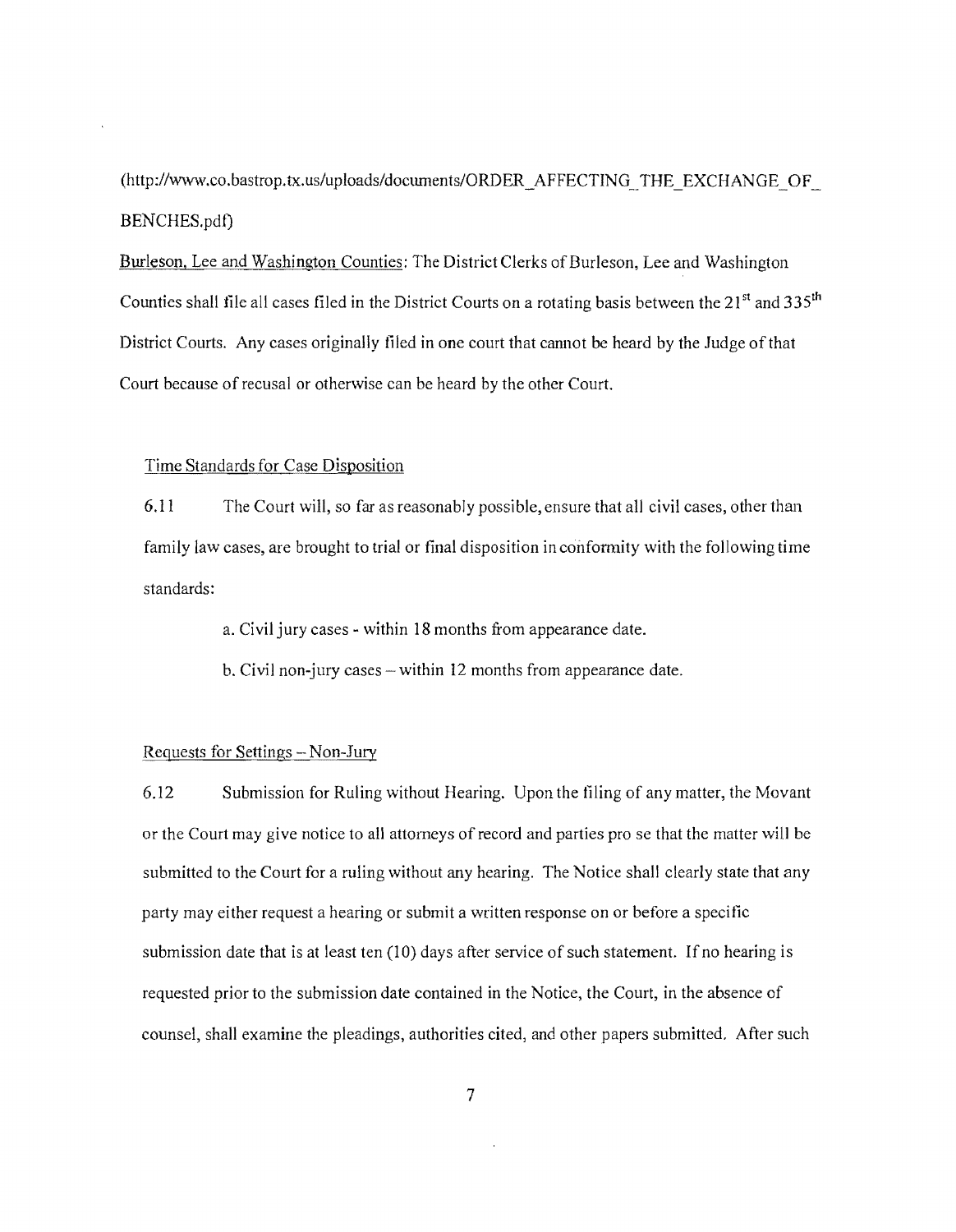examination the Court may either set the matter for a hearing or make such rulings as the Court deems proper, note a memorandum of such ruling among the papers of the case and send copies of such memorandum to all attorneys of record and parties pro se. Submission of orders, judgments or other documents necessary to effectuate the memorandum ruling of the Court shall be accomplished in accordance with Local Rules 6.26 - 6.30.

## Contested Hearings

6.13 Any party or attorney of record may obtain a setting of any contested proceeding by: (a) requesting an agreed setting from the Court Coordinator for the appropriate county, or Court Clerk if there is no Court Coordinator for the appropriate county, or (b) filing a Setting Request. Each Setting Request shall be filed with Clerk of the Court and the Clerk shall forward the Request to the Court Coordinator for a setting to be made and such Request shall specify (i) the cause number and style of the case; (ii) the nature of the hearing, trial or ruling sought; (iii) the name, address and telephone number of each attorney of record or party pro se; (iv) the amount of time estimated by the requesting party to be required for such hearing for both sides. Each attorney or party is cautioned to give careful attention to the amount oftime requested, as other cases may be set at the conclusion of the estimated time period.

6.14 The attorney or party filing the Setting Request shall cause to be delivered to all attorneys of record and all parties pro se in the case a copy ofthe Setting Request. The original Setting Request shall be retained with the original papers in the Court's file.

6.15 The Court Coordinator (or Court Clerk, if there is no Court Coordinator) shall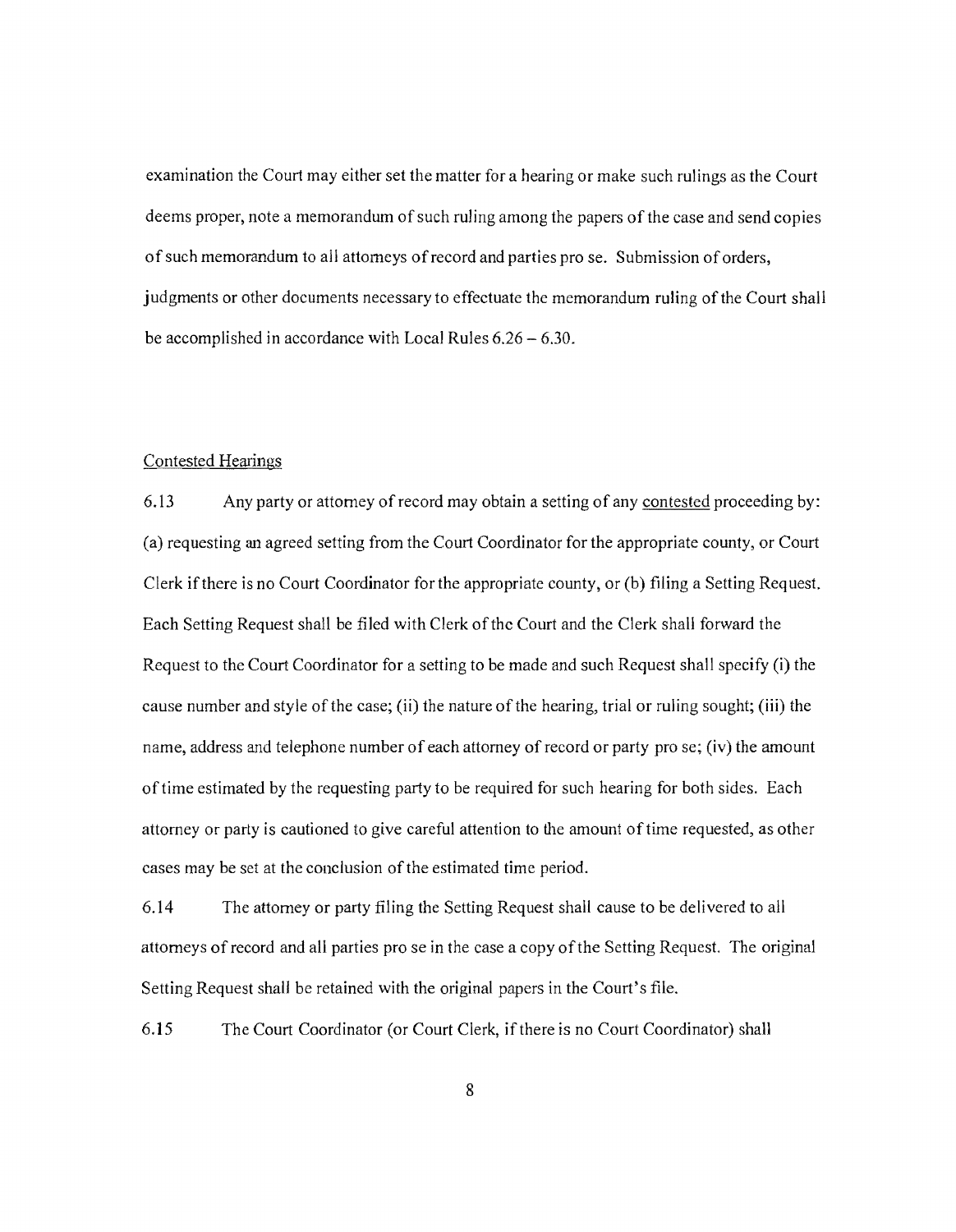provide a date and time for the requested hearing that is available for a hearing pursuant to such Setting Request to the requesting party. The requesting party shall deliver a Notice of Setting to each attorney of record and party pro se at the address shown on the Setting Request. The Notice of Setting shall state the date, hour, nature of the trial or hearing set, and the allotted time. Failure of the requesting attorney or party pro se to accurately state the names and addresses ofopposing counsel or party pro se shall be grounds for a continuance on the motion of an attorney ofrecord or party pro sc who did not receive the Notice of Setting within a reasonable time prior to the hearing date.

#### Disposition of Uncontested Matters

6.16 Requests for hearing uncontested matters and ex parte matters may be made in person, by telephone or in writing to the Court Coordinator. The Court Coordinator will set the matter for the next available uncontested docket or at any other time that may be convenient to the parties and the Court. The requesting party shall, when required by these Local Rules or other applicable law, notify all attorneys ofrecord or parties pro se of such setting.

## Request for Jury Trial, Jury Fee and Jury Demand

6.17 No Civil case shall be set for ajury trial unless a Rule 166 (T.R.C.P.) Pre-Trial conference (see Local Rules  $6.23 - 6.25$  herein below) is requested in writing through the Court Coordinator, a demand for jury is properly filed with the District Clerk, and the proper jury fee is paid not later than ten (10) calendar days after the date the Notice of Setting for bench trial is mailed by the Court Coordinator or requesting party.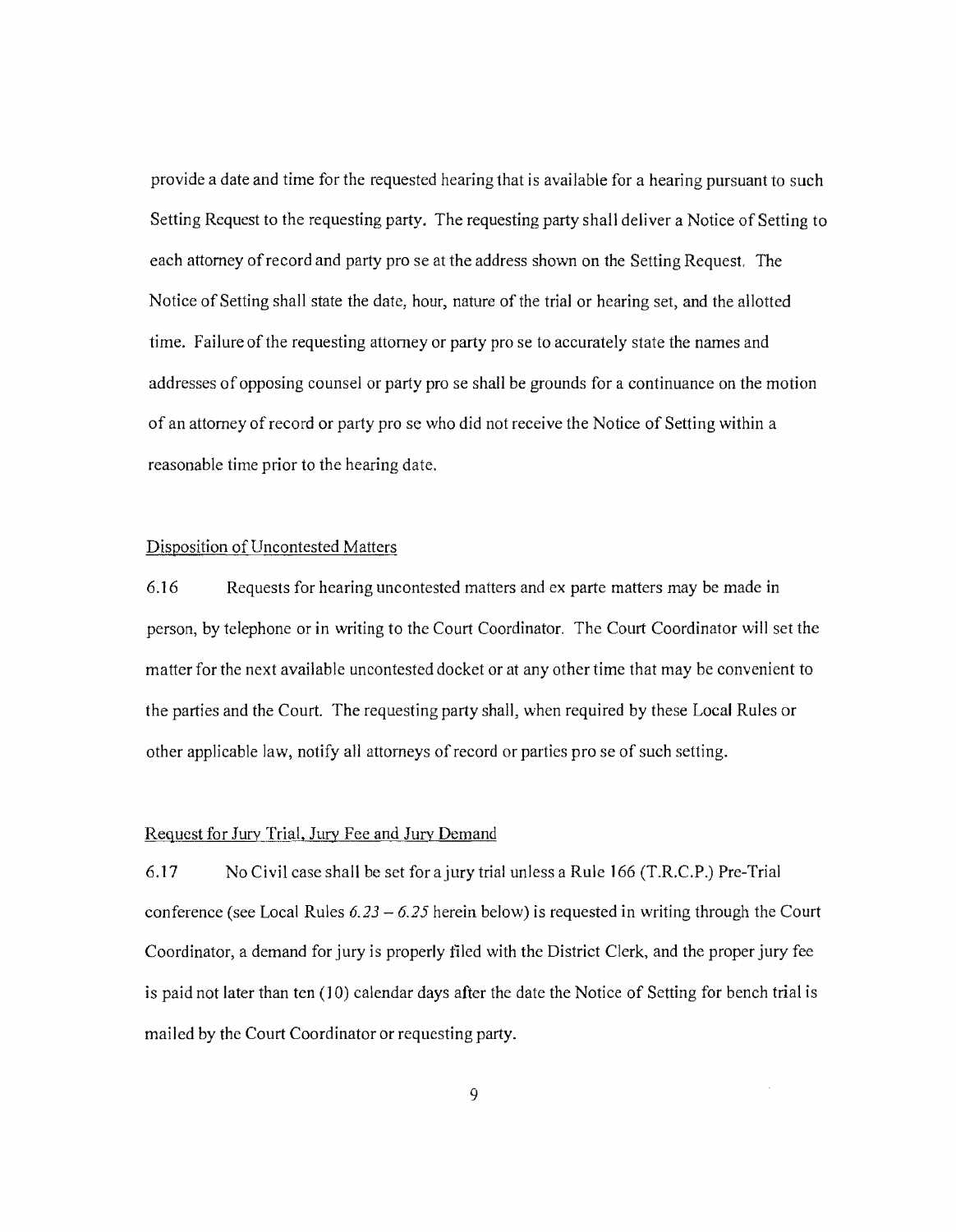## Resets

- 6.18 No setting shall be passed or reset except by:
	- (a) settlement agreement announced in open court or in writing complying with Rule
	- II of the Texas Rules of Civil Procedure;
	- (b) written agreement of all parties **with Court** approval; or
	- (c) a Motion for Continuance granted by the Court.

All cases set for trial, whether jury or non-jury may not be passed by agreement of counsel. Such cases may only be reset upon the granting by the Court of a Motion for Continuance, unless the Court removes such from the trial docket on its' own motion.

## Dismissal Docket; Involuntary Dismissal

6.19 At least once a year, cases which have not been disposed ofwithin the time limits set forth in these rules may be dismissed for want of prosecution. Notice of Intention to Dismiss shall be given in accordance with Rule 165a ofthe Texas Rules of Civil Procedure to all attorneys of record and parties pro se whose addresses are shown on the docket or in the pleadings on file.

6.20 Ifmore than one case appears on the dismissal docket for a certain date, a list of cases to be dismissed shall be posted in a conspicuous place in the Clerk's office.

6.21 Unless good cause is shown as required in the Notice, such cases will be dismissed on or after the date stated therein. Postcard notification of the Dismissal Order shall be as provided in Rule 306a of the Texas Rules of Civil Procedure.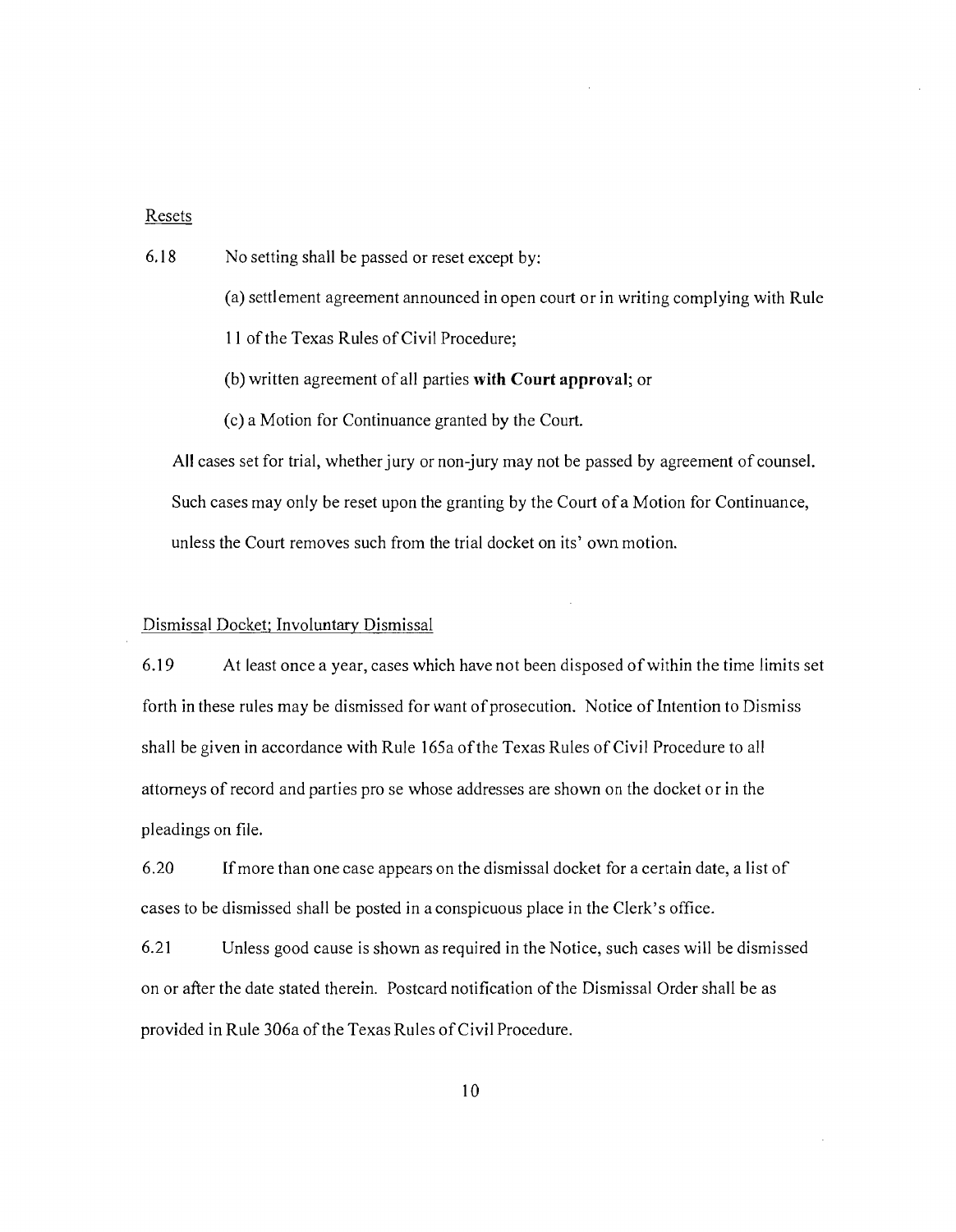6.22 A written Motion to Retain shall be filed by any party desiring to maintain a case on the docket setting forth good cause, together with a proposed Pre-Trial Order complying with Rule 165a(1) of the Texas Rules of Civil Procedure.

## Pre-Trial and Scheduling Conferences

6.23 Any party may request that a case be set for a Rule 166 (Tex.RCiv.P.) Pre-Trial conference. A Pre-Trial conference may also be set on the Court's own motion and may be made a prerequisite to any trial setting in a case.

6.24 At the Pre-Trial conference, the Court may hear and consider any pre-trial matter contemplated by Rule 166 of the Texas Rules of Civil Procedure and such other matters as the Court may direct. The Court may then set the case tor either a jury or non-jury trial, refer the case to mediation and may enter a Pre-Trial Docket Control Scheduling Order.

6.25 Counsel for each party (or party pro se) **will** submit a proposed Charge of the Court, Witness List, and List of Exhibits to the Court no later than noon on the Friday prior to the jury week for which the case is set for trial, unless otherwise directed by the Court.

## Submission ofOrders, Judgments and Instruments

6.26 After a ruling, the attorney directed shall prepare the form ofthe document to be entered. On the same date the document is filed, a duplicate ofthe document shall be delivered to opposing counsel and parties pro se to provide an opportunity to approve or object to the form ofthe document or that the document is inconsistent with the Court's ruling (i.e., not a reargument ofthe merits). The document must be signed by the attorney or party pro se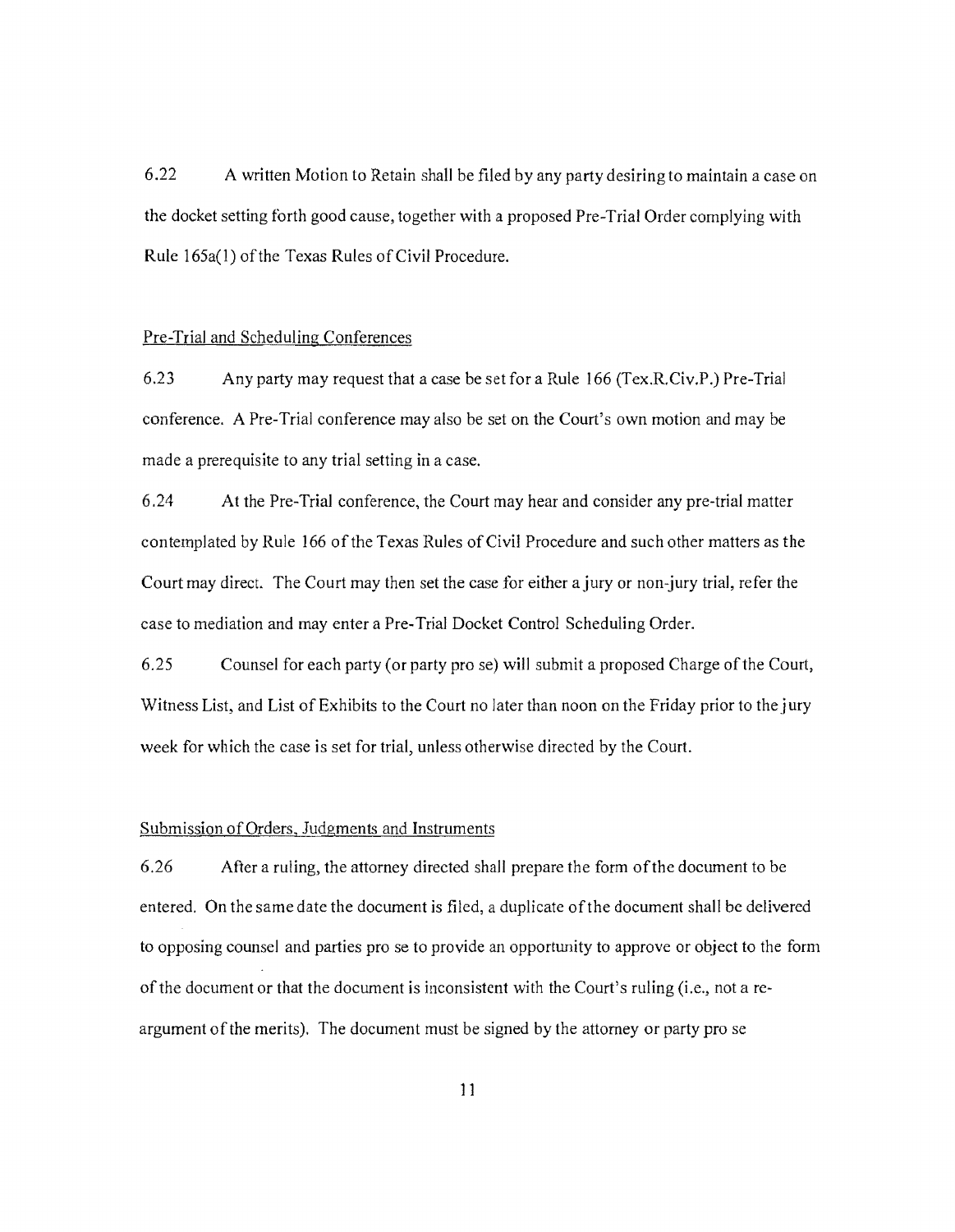submitting the document.

6.27 Ifno written objection is received within ten (10) calendar days after the original was received, the Court Coordinator shall submit the document to the Court for signature.

6.28 All objections to the form or substance of a document submitted shall have the objecting party's proposed document for the Court's signature attached. Upon receipt of objections, the Court Coordinator shall present the documents and all objections to the Court for determination. The Court may determine the issue with or without a hearing in its discretion. For good cause, the Court may change the deadline for preparation and filing of a document and objections.

6.29 All Judgments and Orders in uncontested matters (except cases which are settled on the hearing date) shall be presented at the time ofhearing on such matters, except for good cause shown, and be signed by the attorney or party pro se presenting the Order.

*6.30* If a proposed Judgment or Order finally disposing of a case has not been filed within fourteen (14) days after decision by the Court, the Court Coordinator may send written notice of the lack of a proposed Order to counsel. If no proposed Order or Judgment is received within seven (7) days from the date written notice is sent, the Court may sign an Order of Dismissal with Prejudice and costs may be taxed in the Court's discretion.

#### Alternate Dispute Resolution and Mediation

6.31 In order to encourage the early settlement of disputes and to carry out the responsibilities of the courts set out in Chapter 154 of the Texas Civil Practices and Remedies Code, appropriate alternative dispute resolution procedures will be encouraged and utilized.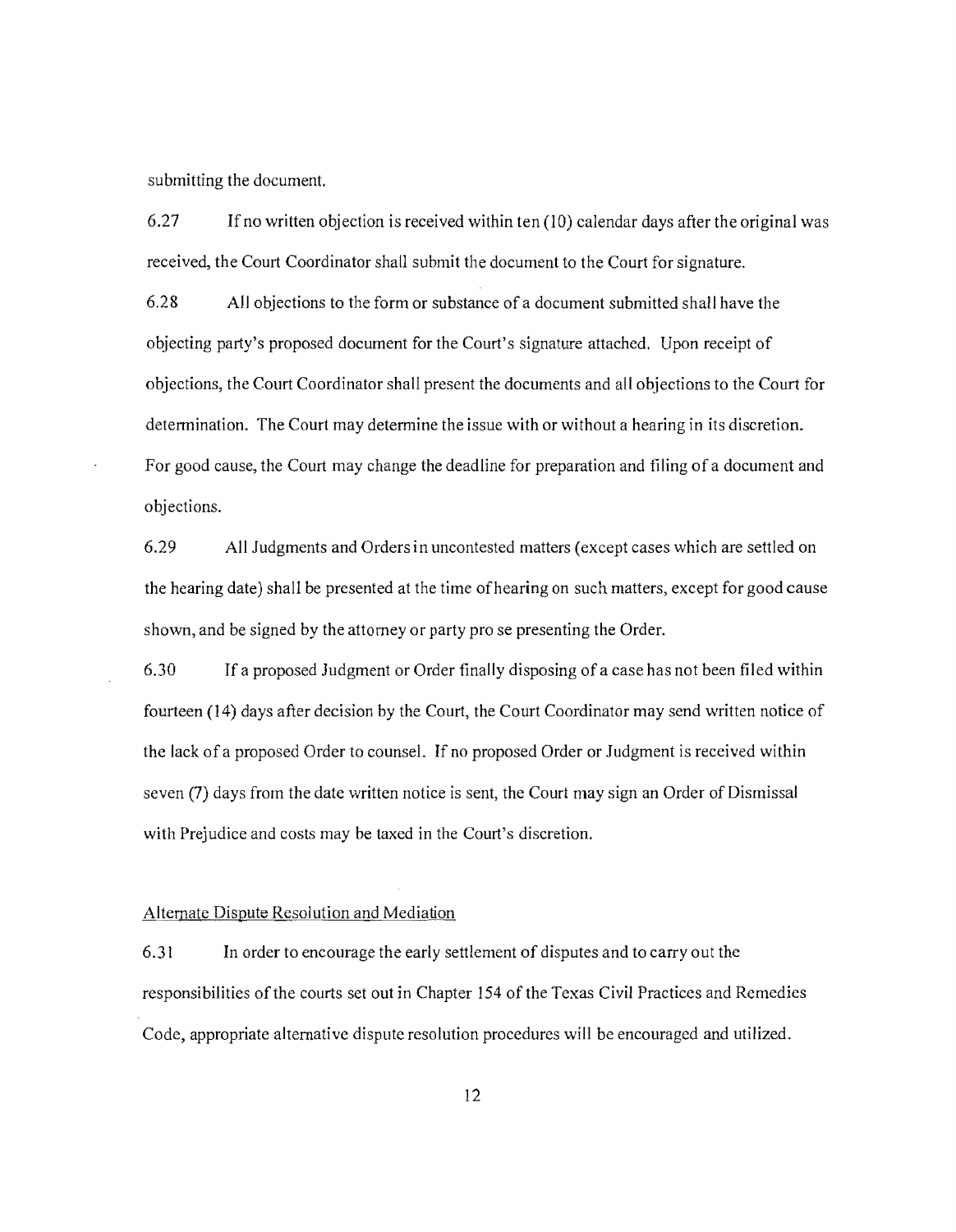The Courts encourage mediation in order to facilitate the settlement of disputes and litigation. Each court may adopt a procedure for the use of mediation on cases. It is in the sound discretion of the trial court as to whom to use as a mediator and the procedure for same.

#### Hearings Conducted by Telephone

6.32 At the discretion of the Court and after arrangements have been made in advance for the Court to be available, hearings not requiring the introduction of evidence may be conducted by telephone conference calls. The Court Coordinator should not be requested to make arrangements. The Attorney requesting the conference call is responsible for arranging the telephone conference call. The Court is not required to initiate a conference call. All arrangements with telephone operators must be made by an attorney. A court reporter, if requested in a timely manner, will be provided by the Court during these calls. A request by an Attorney for the court reporter must be made in advance. At any time, even after the completion of a conference call, the Court may determine that a hearing by telephone will not be sufficient and may require a hearing in court upon notice to all parties.

## Attorney Fee Schedule and Compensation of Individual Case Appointed Attorneys

6.33 Each County shall pay appointed counsel (fornon-criminal civil cases such as CPS cases, Amicus attorneys in family law cases, Attorney General child support cases, etc.) for all time reasonably necessary for adequate representation of an individual, as approved by a judge, according to the following fee schedule:

A minimum of\$75 an hour and a maximum of\$150 an hour.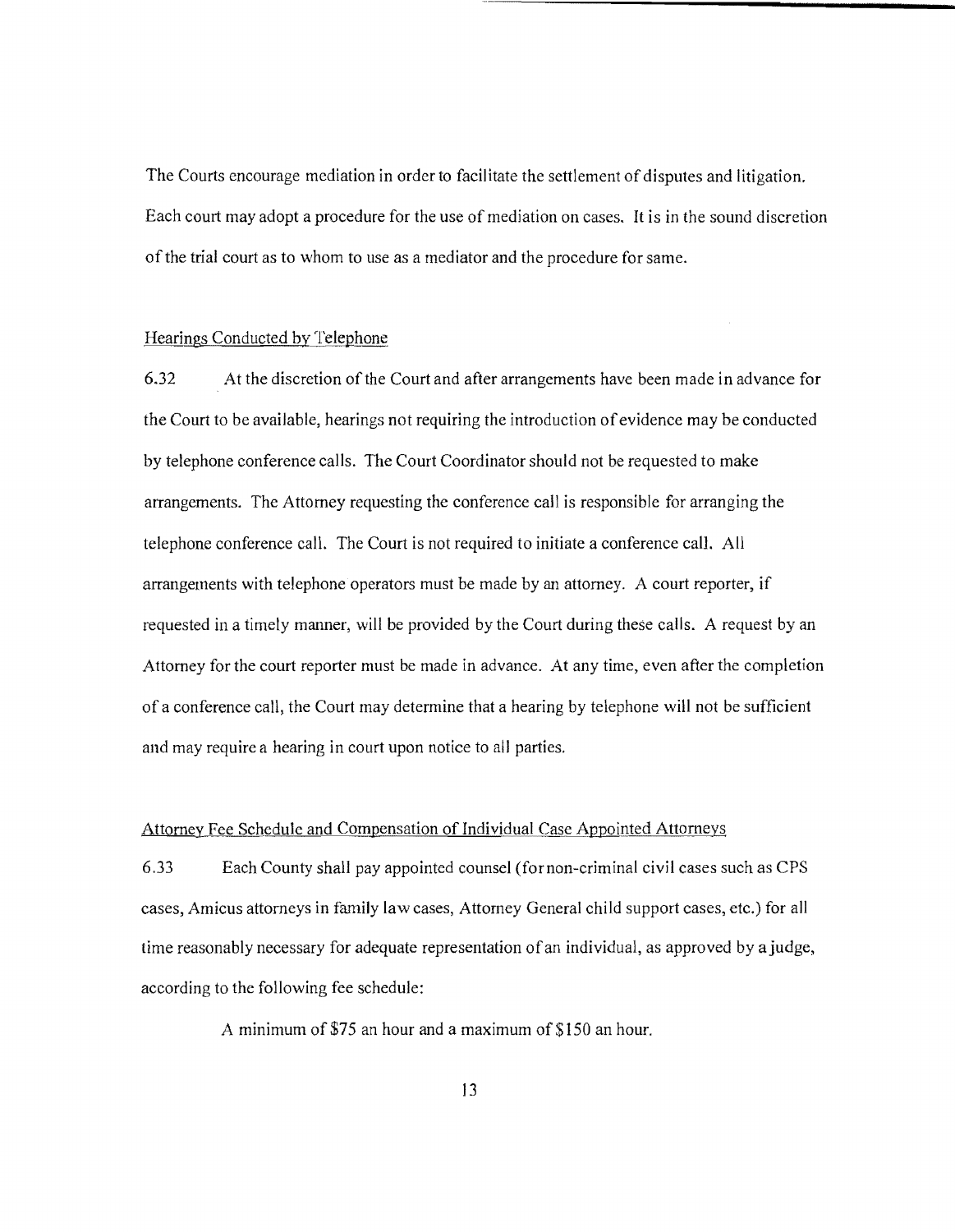The judge presiding over the case for which the appointed attorney seeks compensation will use the following procedures to review and approve the appropriate compensation:

- (a) The appointed counsel must submit to the presiding judge a form approved by the judges for itemizing the services performed.
- (b) The presiding judge hearing the motion/case under this Rule will either approve the amount requested or enter written findings stating the amount of payment that the judge approves and each reason for approving an amount different from the requested amount.
- (c) An attorney whose request for payment is disapproved may appeal the disapproval by filing a Motion with the Local Administrative District Judge.

## RULE 7 **FAMILY LAW CASES**

#### Filing of Cases

7.10 All family law cases filed in Bastrop County shall be filed in accordance with the Order Relating to the Filing of Family Law Cases in Bastrop County, Texas. (http://www.co.bastrop.tx.us/uploads/documents/GENERAL ORDERS FAMILY LAW1.pdf). All family law cases filed in Burleson and Lee Counties shall be filed on a rotating basis between the 21<sup>st</sup> and 335<sup>th</sup> District Courts.

#### Civil Rules

7.11 All rules set forth herein above as to civil cases shall apply to family law cases, unless some rule set forth herein as to family law cases is in conflict, then such rule as to family law cases shall supersede and apply.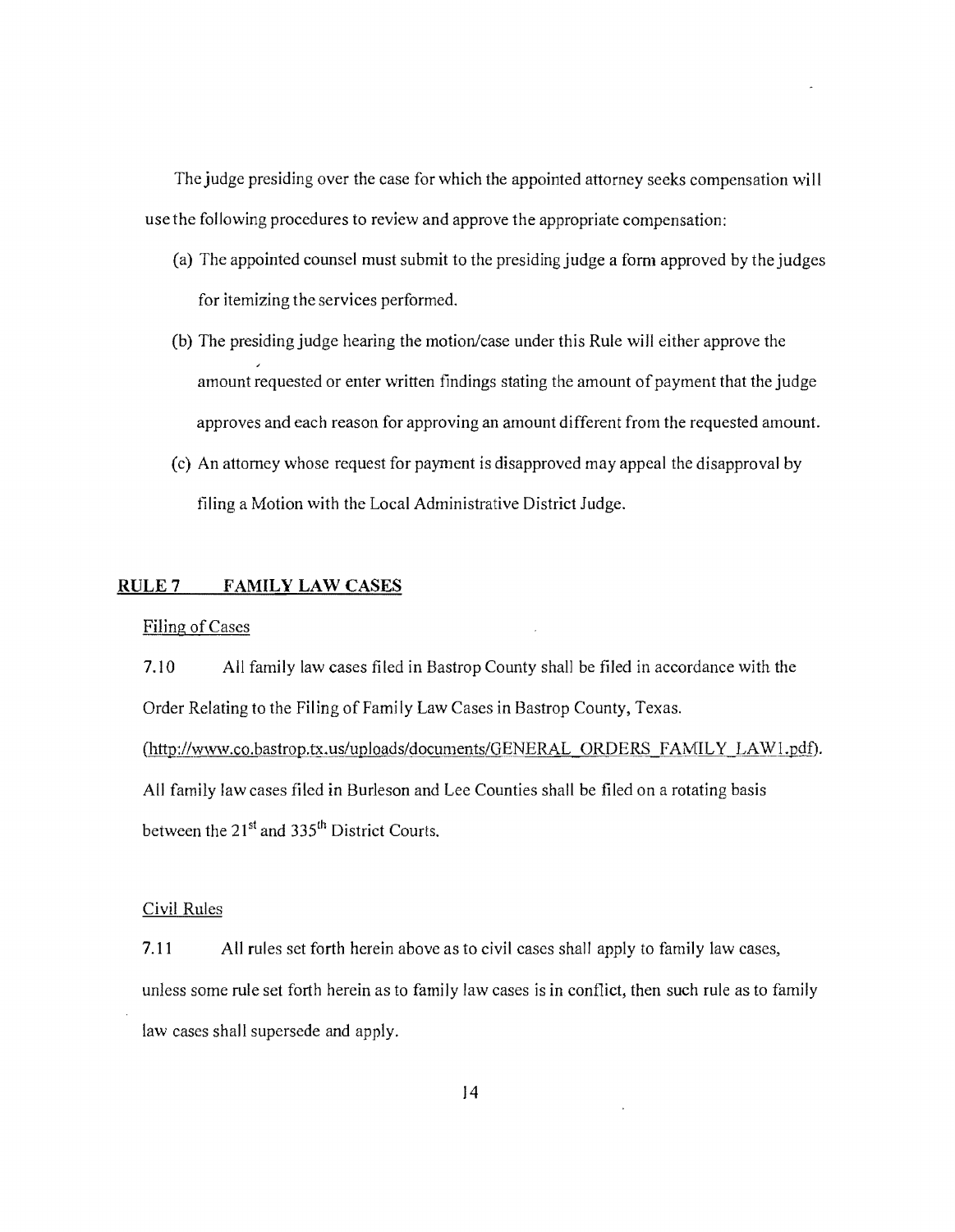## Time Standards for Family Law Case Disposition

7.12 The Court will, so far as reasonably possible, ensure that all family law and juvenile cases are brought to trial or final disposition in conformity with the following time standards:

(a) Contested Family Law Cases – Within six  $(6)$  months from appearance date or within six (6) months from the expiration ofthe waiting period provided by the Texas Family Code where such is required, whichever is later.

(b) Uncontested Family Law Cases - Within three (3) months from appearance date or within three (3) months from the expiration of the waiting period provided by the Texas Family Code where such is required, whichever is later.

## Ancillary Proceedings. Temporarv Orders. and Emergency Matters

7.13 In the event a bona fide emergency exists or a matter requires special attention and the judge of the Court where the case is pending is unavailable, the attorney or party seeking relief shall contact any judge who has jurisdiction and the judge can consider the matter, but the case shall remain in the Court originally filed.

## Disposition Proposals

7.14 To expedite disposition, it shall be the duty ofeach attorney to confer, prior to trial, with each other regarding settlement, stipulations, estimated time of trial, waiver of jury, the extent, description, character and value of the property in question, amount of support, amount of monthly income, conservatorship, periods of possession and/or access, rights, duties and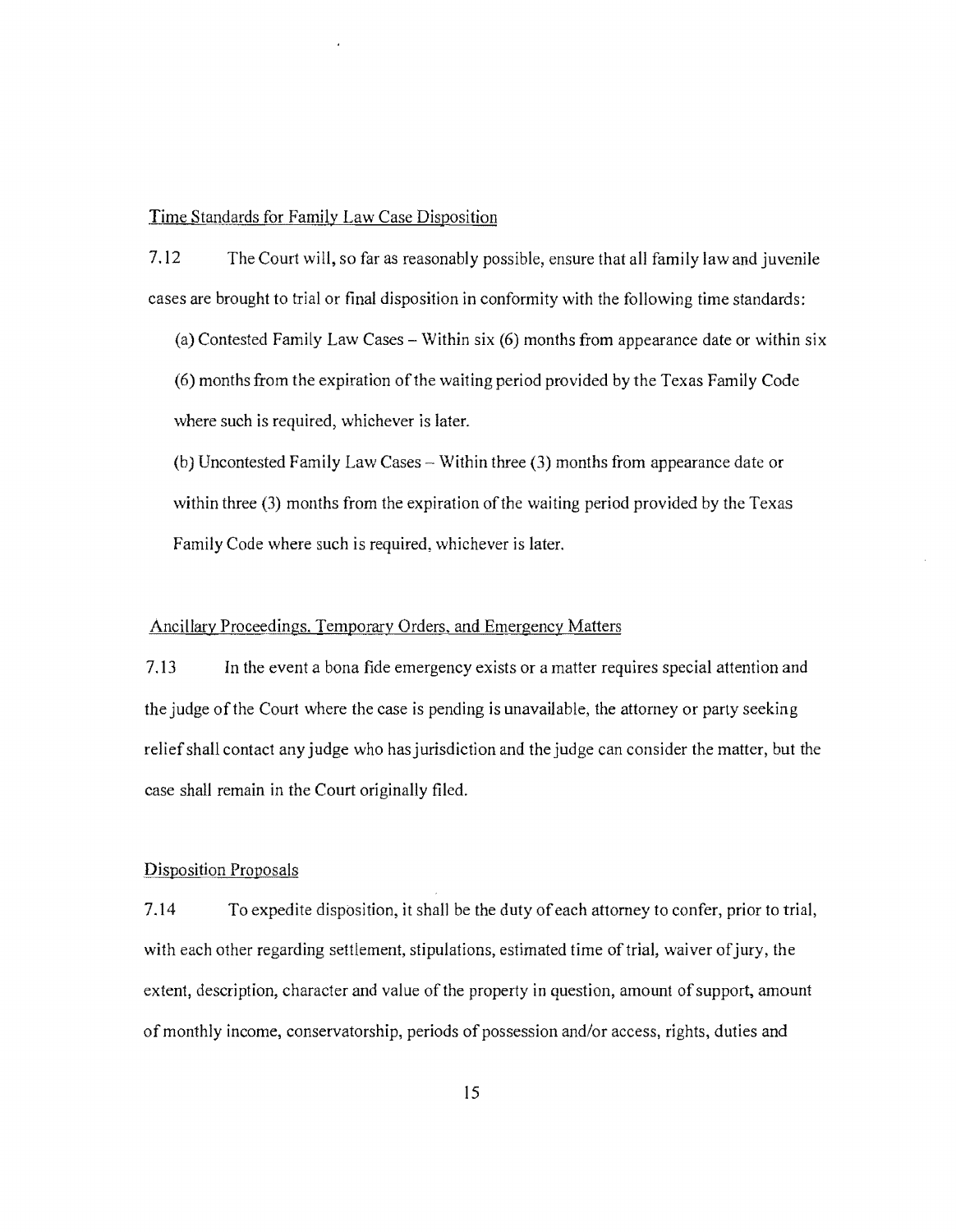powers of conservators, and contested issues. Each attorney shall submit a Proposed Property Division, including property claimed or recognized as separate property, to the Court and opposing counsel not later than the commencement of trial.

#### Uncontested Matters

7.15 Requests for hearing uncontested matters and ex parte matters may be made in person, by telephone or in writing with the Court Coordinator. The Court Coordinator will set the matter for the next available uncontested docket or at any other time that may be convenient to the parties and the Court. The requesting party shall, when required by these rules or other applicable law, notify all attorneys of record or parties pro se of such setting.

## Financial Information Statements

7.16 In all cases requiring the division of property and/or liabilities, except in cases where Respondent signs a Waiver of Citation and does not hire counsel, the Husband and Wife **EACH**  shall file with the Court, or upon written mutual agreement, and shall exchange between themselves, sworn inventories within seventy-five (75) days of the date that the suit is 11led. The seventy-five (75) day period may be extended by the parties upon written mutual agreement ofthe parties andlor their attorney filed with the Court within seventy-five (75) days of the date the suit is tiled. Each inventory shaUlist the value of each item of properly and shall list each liability, together with the total amount of the liability, the number of periodic payments in arrears, ifany, the property securing its payment, and the name ofthe creditor. Any property or liability claimed to be separate property shall be so characterized. All benefits arising from a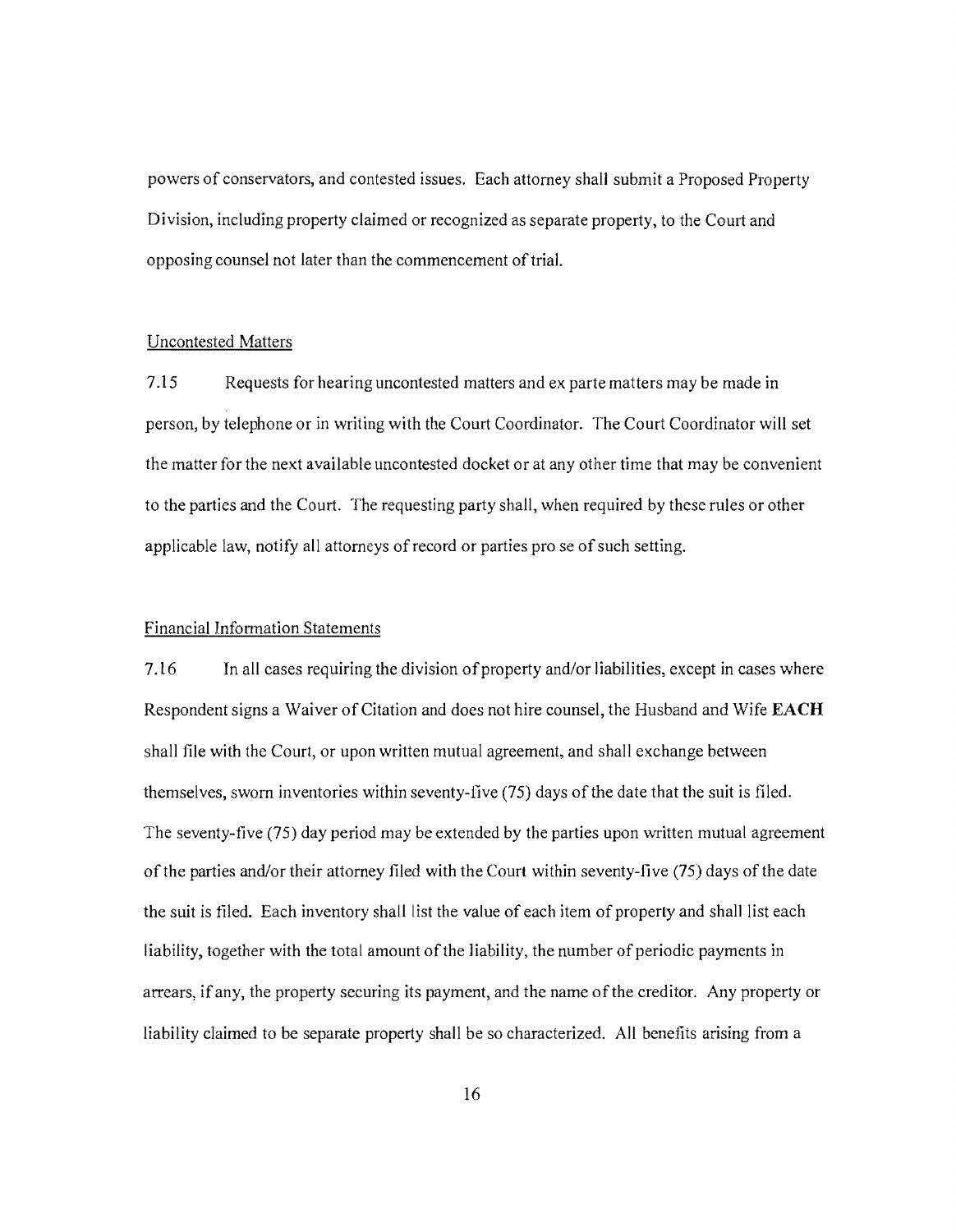party's employment (such as pensions, profit sharing plans, savings or thrift plans, and retirement accounts, whether vested or not) shall be identified, and the last information furnished as to the employee's rights and monetary interest in such plans shall be incorporated into the inventory as an exhibit thereto. The inventory or a summary attached thereto shall list the property values and liabilities in a columnar form with each column totaled. Each inventory shall show the net worth of the community estate and the net worth on any claimed separate estate. All inventories shall be supplemented from the date ofthe original inventory through the  $day$  of the trial. When a suit is tried, three  $(3)$  copies of all inventories and supplemental inventories shall be made available for use in trial.

## Child Support Guidelines

7.17 The amount of child support payable by the obligor parent shall be set in accordance with the current Child Support Guidelines adopted by the Supreme Court of Texas.

## For Kids' Sake Program and Similar Programs

7.18 In all divorce actions involving the custody of children, both Petitioner and Respondent shall attend the "For Kids' Sake" program at the direction of the Court prior to obtaining a setting on a final hearing. The Petitioner will attend the first session available after the filing of the divorce action, and Respondent will attend the following session. The parties may agree to switch the dates among themselves to attend the "For Kids' Sake" program only by an agreement in writing filed with the District Clerk prior to the beginning ofthe first session. Certificates of attendance for both the Petitioner and Respondent shall be filed with the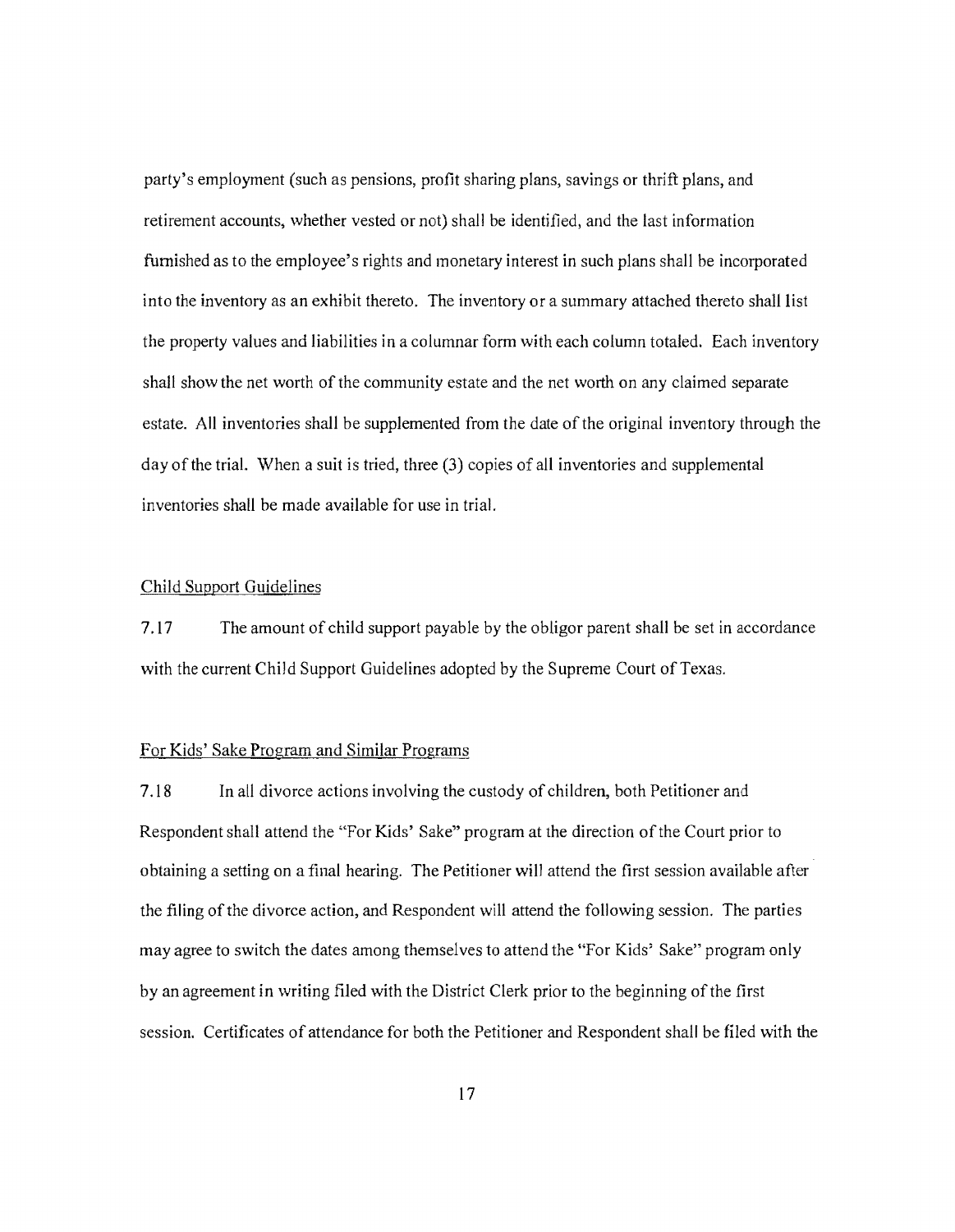District Clerk prior to obtaining a setting of the final hearing. The Court may, in its discretion, waive the attendance by one or both of the parties, or substitute a similar program (such as the on-line program  $-$  eKidsFirst.org) for the "For Kids' Sake" program.

## Standing Order

7.19 The Standing Order Regarding Children, Property and Conduct of Parties applies to every divorce suit and every suit affecting the parent-child relationship filed in Bastrop County. (http://www.co.bastrop.tx.us/upJoads/documents/GENERAL\_ORDERS\_STANDING\_ORDER l.pdf).

## **RULE 8 CRIMINAL CASES**

#### Local Rules to Implement the Texas Fair Defense Act

8.10 The District Courts of Bastrop, Burleson, Lee and Washington Counties shall adopt the Local Rules to Implement the Texas Fair Defense Act, effective December 7, 2005, which are made a part of these Rules.

(http://www.co.bastrop.tx.us/uploads/documents/LOCAL \_RULES\_TO \_IMPLEMENT\_THE \_ T EXAS FAIR DEFENSE ACT.pdf).

## Notice of Court Setting

8.11 The arresting agency, or the appropriate County Sheriff, shall give the defendant at the time of arrest, or release from jail on bond, a Notice of Court Setting which shall have a date for the defendant to appear in court. This date is a regularly scheduled criminal docket day as it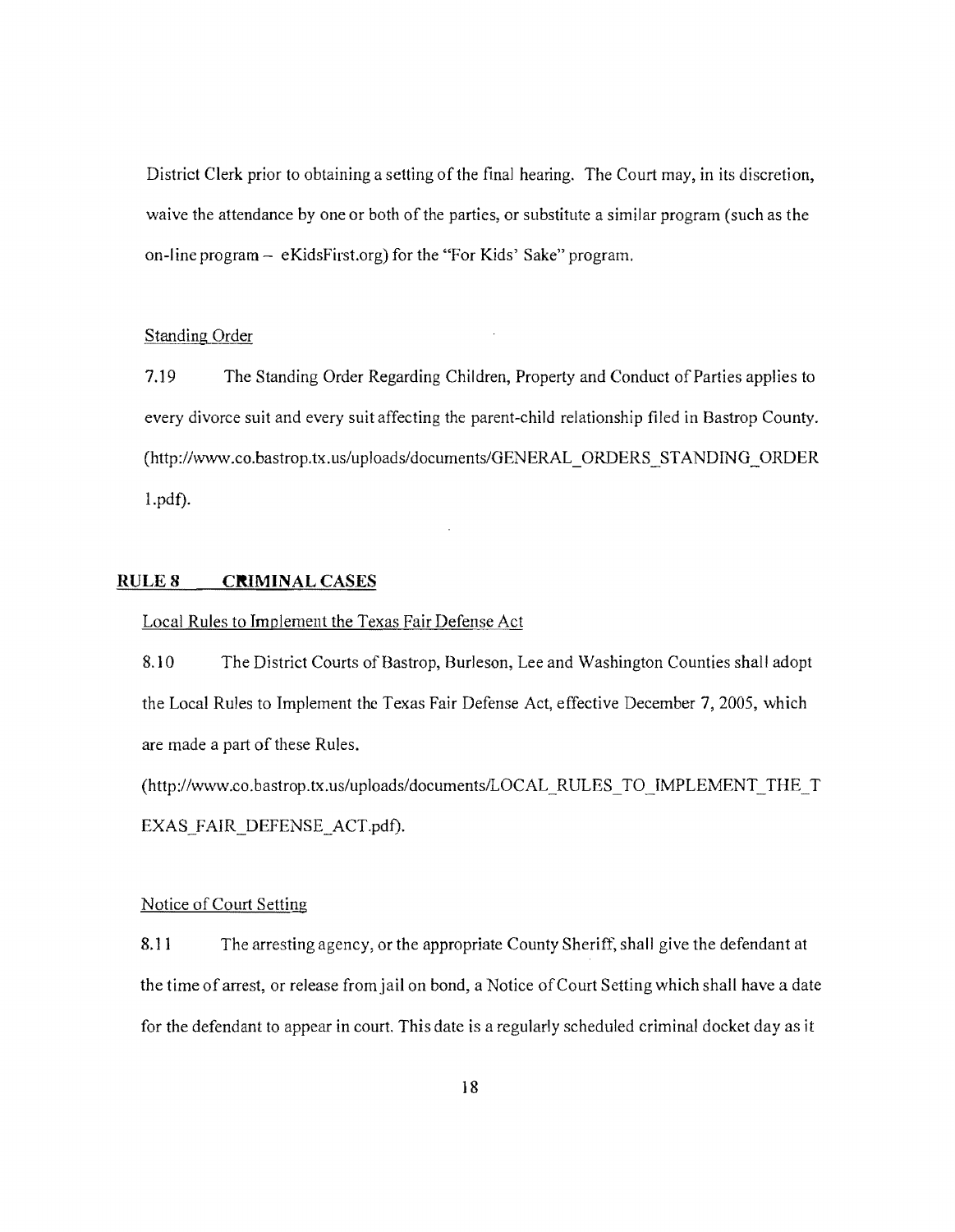appears on the court's calendar and such will be provided by the Court Coordinator, or appropriate District Clerk if there is no Court Coordinator for the particular county in question, to the arresting agency or the appropriate County Sheriff.

## Appearance of Defendant and Counsel/Court Attendance

8.12 Immediately upon employment, the defense attorney shall give written notice thereof to the District Attorney and the Court Coordinator, or appropriate District Clerk ifthere is no Court Coordinator for the particular county in question, stating the name of the accused, the offense(s) charged and cause number, ifknown. The Court Coordinator will forward the notice to the District Clerk, who will note the attorney's name on the docket sheet.

#### Case Flow Scheduling

8.13 In Bastrop, Burleson, and Washington Counties, cases will be scheduled by the Court Coordinator at the direction of the Court. In Lee County only, cases shall be set at the direction of the Court either by a Court designated Court Coordinator, by the District Clerk, or through the County Attorney's office. In all counties, all cases to be reset from the initial setting set by the Court, must be set as reflected on a Case Reset Form reflecting the next setting on the case before being excused from Court on the current setting. Any defendant having signed a Case Reset Form and then failing to appear in Court at the appointed time shall have his/her bond forfeited. No case may be reset, added to, or removed from the Court's docket without Court approval. All cases set for trial, whether jury or non-jury, may not be passed by agreement of counsel. Such may only be reset upon the granting by the Court of a motion for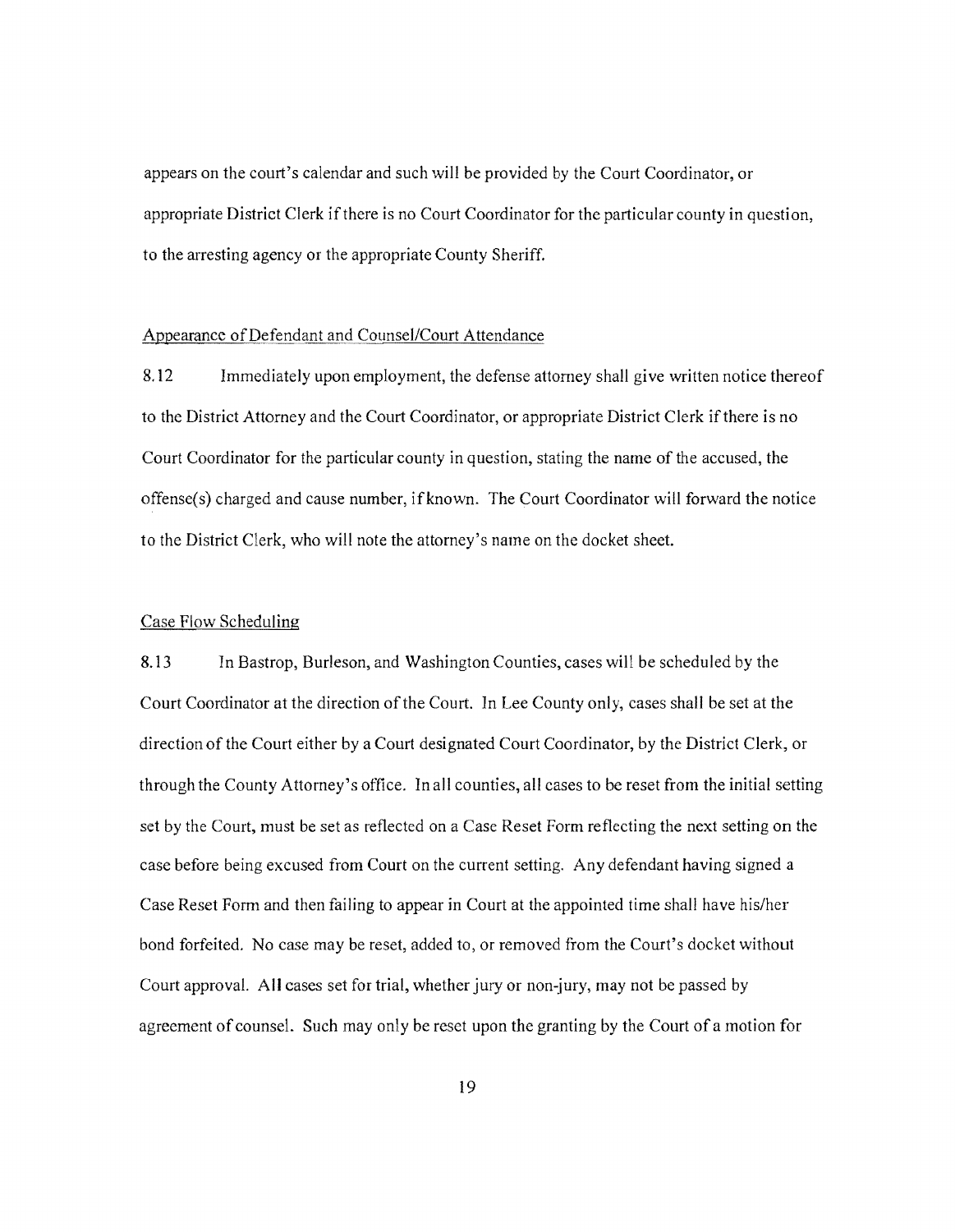continuance, unless the Court removes such from the trial docket on its' own motion.

#### Docket Call

8.14 Defendants shall appear at docket call with their counsel. The State must appear at all docket calls to announce "ready" or "not ready." Docket call shall begin promptly at 9:00 a.m. on the day which it is scheduled, unless a different time for such is designated by the Court.

## Pleas

8.15 Pleas of guilty, whether there is an agreed recommendation as to punishment by the State or not, may be made before the Court at any docket call.

## Trial Procedure

8.16 Trials begin or resume at 9:00 a.m. unless the Court designates a different time. No pre-trial matters will be heard on trial day unless granted leave by the Court.

#### Continuances/Resetting/Postponements

8.17 No agreement by the attorneys to continue, reset or postpone any setting shall be effective unless approved by the Court.

#### Motions/Pre-Trial Hearings/Pre-Trial Matters

8.18 All pre-trial hearings shall be conducted in accordance with Article 28.01 of the Texas Code of Criminal Procedure.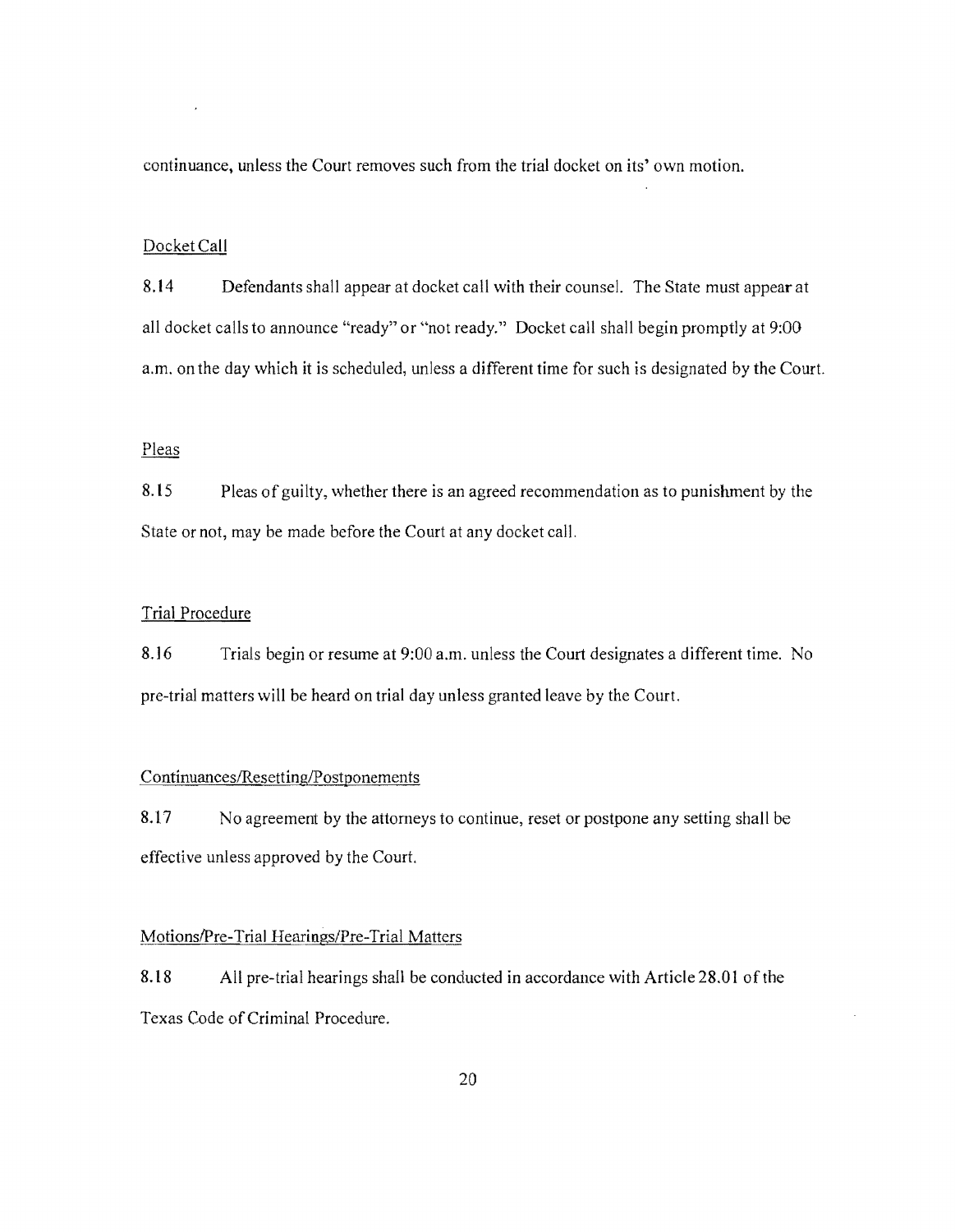## **ORDER ADOPTING LOCAL RULES OF ADMINISTRATION**

BE IT ORDERED by the 21<sup>st</sup> and 335<sup>th</sup> Judicial District Courts of Bastrop, Burleson, Lee and Washington Counties, and the 423<sup>rd</sup> Judicial District Court of Bastrop County, Texas, that the following Local Rules of Administration are hereby adopted under the authority of, and in conformity with, Section 74.093 of the Texas Government Code, Rule 3a ofthe Texas Rules of Civil Procedure, Rules 9 and 10 of the Texas Rules of Judicial Administration and the Regional Rules of Administration for the Second Administrative Judicial Region of Texas.

BE IT FURTHER ORDERED that these Rules shall govern the administrative operation of the  $21<sup>st</sup>$  and 335<sup>th</sup> Judicial District Courts of Bastrop, Burleson, Lee and Washington Counties, and the 423<sup>rd</sup> Judicial District Court of Bastrop County, Texas on and after the effective date of such Rules.

BE IT FURTHER ORDERED that these Rules shall be delivered to the Supreme Court of Texas and to the Presiding Judge ofthe Second Administrative Judicial Region of Texas for consideration and approval.

BE IT FURTHER ORDERED that these Rules shall be reproduced and copies be made available to each attorney practicing before the  $21<sup>st</sup>$  and  $335<sup>th</sup>$  Judicial District Courts of Bastrop, Burleson, Lee and Washington Counties, and the 423<sup>rd</sup> Judicial District Court of Bastrop County, Texas at least 30 days prior to the effective date hereof.

BE IT FURTHER ORDERED that these Local Rules of Administration for the 21<sup>st</sup> and 335<sup>th</sup> Judicial District Courts of Bastrop, Burleson, Lee and Washington Counties, and the 423<sup>rd</sup> Judicial District Court of Bastrop County, Texas shall be published on or before the  $\frac{1}{\epsilon}$  day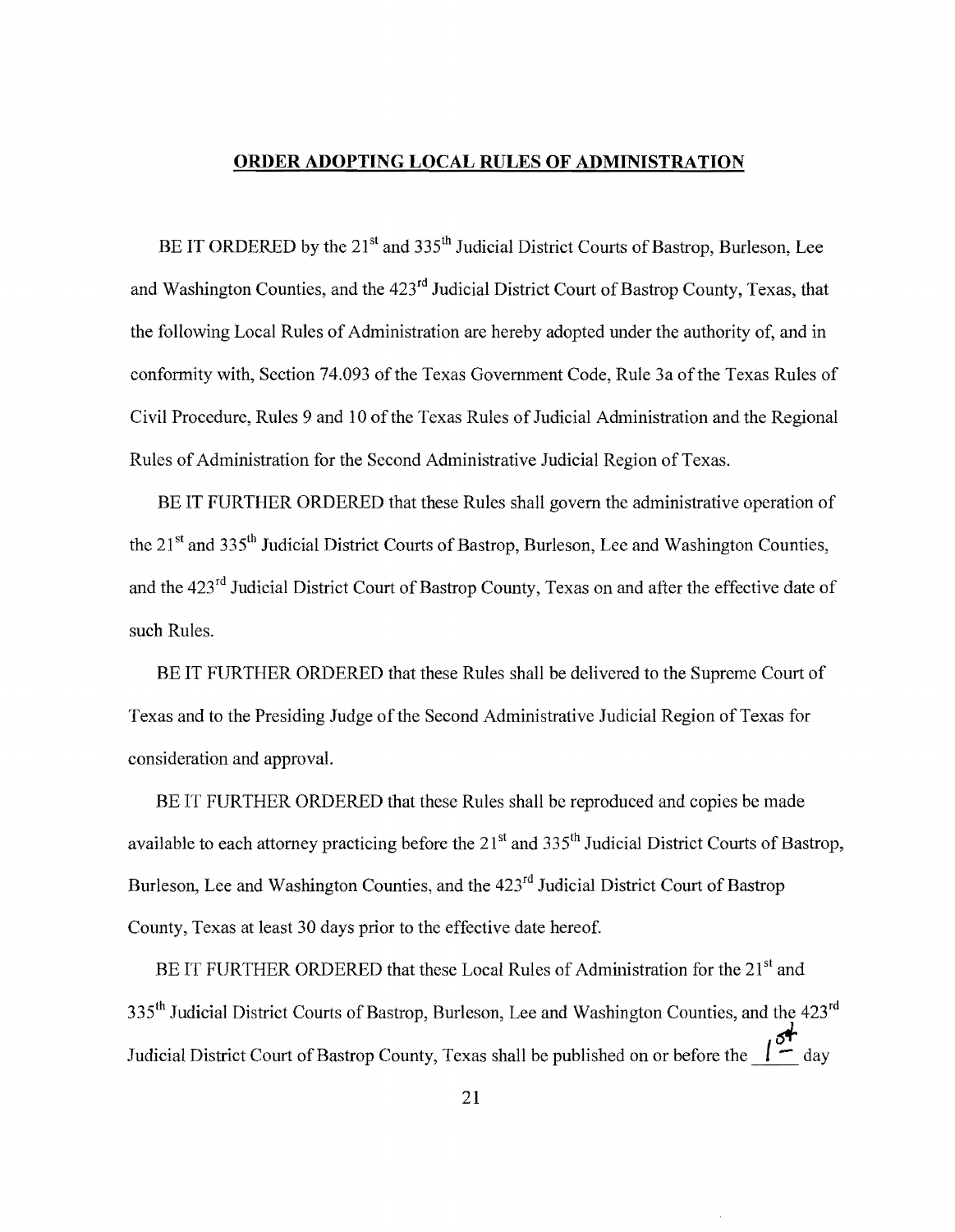of 
$$
\frac{J_U|_{U}}{Q_{U}q_{U}+Q_{U}q_{U}}
$$
, 2014, and shall become effective on the

BE IT FURTHER ORDERED that this Order and these Rules shall be recorded in the minutes of the 21<sup>st</sup> and 335<sup>th</sup> Judicial District Courts of Bastrop, Burleson, Lee and Washington Counties, and the 423<sup>rd</sup> Judicial District Court of Bastrop County, Texas and that the original of this Order, signed by the judges of such Courts shall be preserved by the District Clerk as a permanent record of these Courts.

SIGNED and ENTERED this  $\frac{\sqrt{4\hbar}}{\sqrt{2}}$  day of \_ Carson Campbell 21<sup>st</sup> Judicial District Court, State of Yexas

Reva L. Towslee Corbett, Presiding Judge 335<sup>th</sup> Judicial District Court, State of Texas

Christopher D. Duggan/<br>423<sup>rd</sup> Judicial District Court, State of Texas